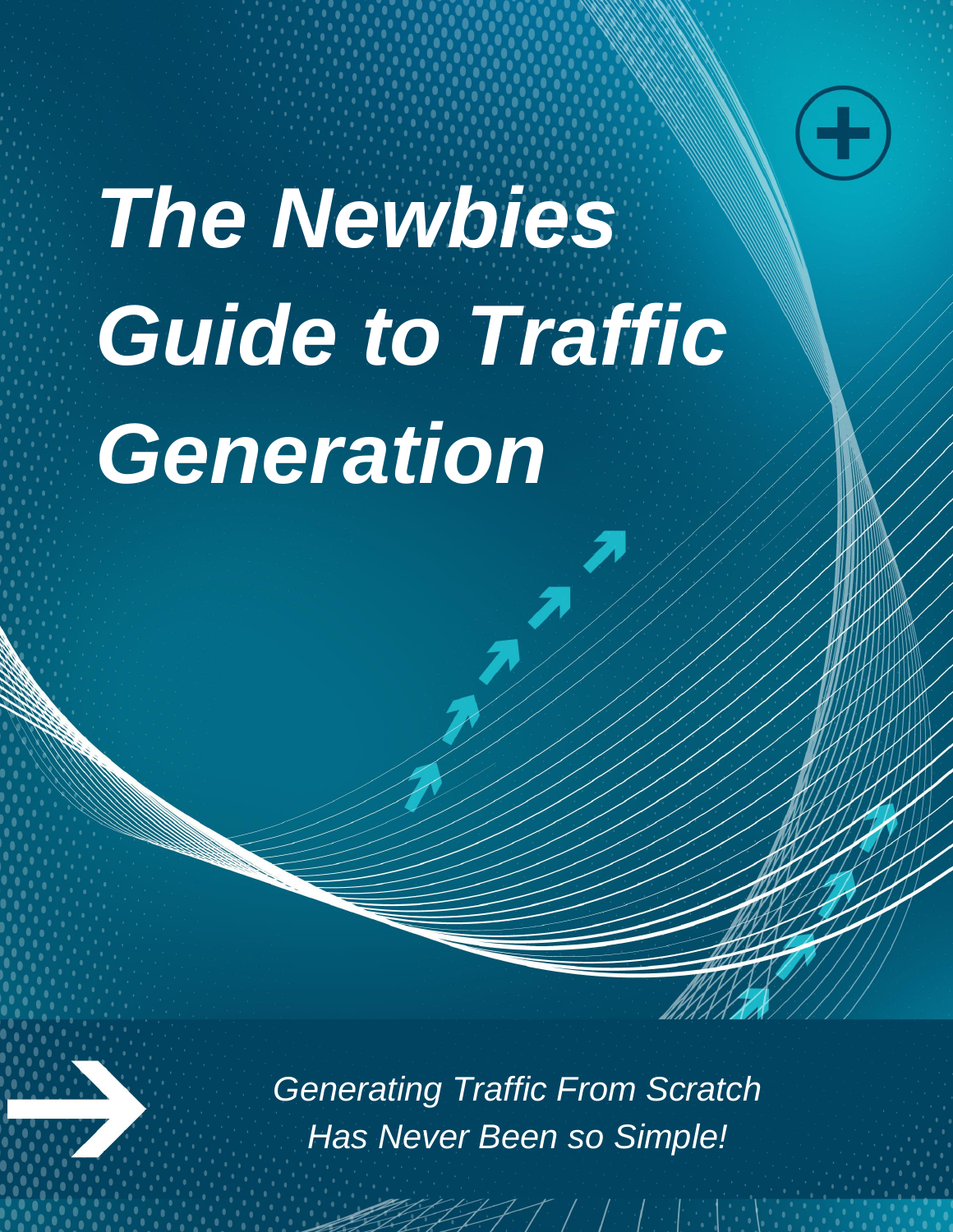### **Contents**

| Chapter 1            |
|----------------------|
|                      |
| Chapter 2            |
|                      |
| Chapter 3            |
|                      |
| Chapter 4            |
|                      |
| Chapter 5            |
|                      |
| Chapter <sub>6</sub> |
|                      |
| Chapter 7            |
|                      |
| Chapter 8            |
|                      |
| Chapter 9            |
|                      |
| Chapter 10           |
|                      |
| Chapter 11           |
|                      |
| Chapter 12           |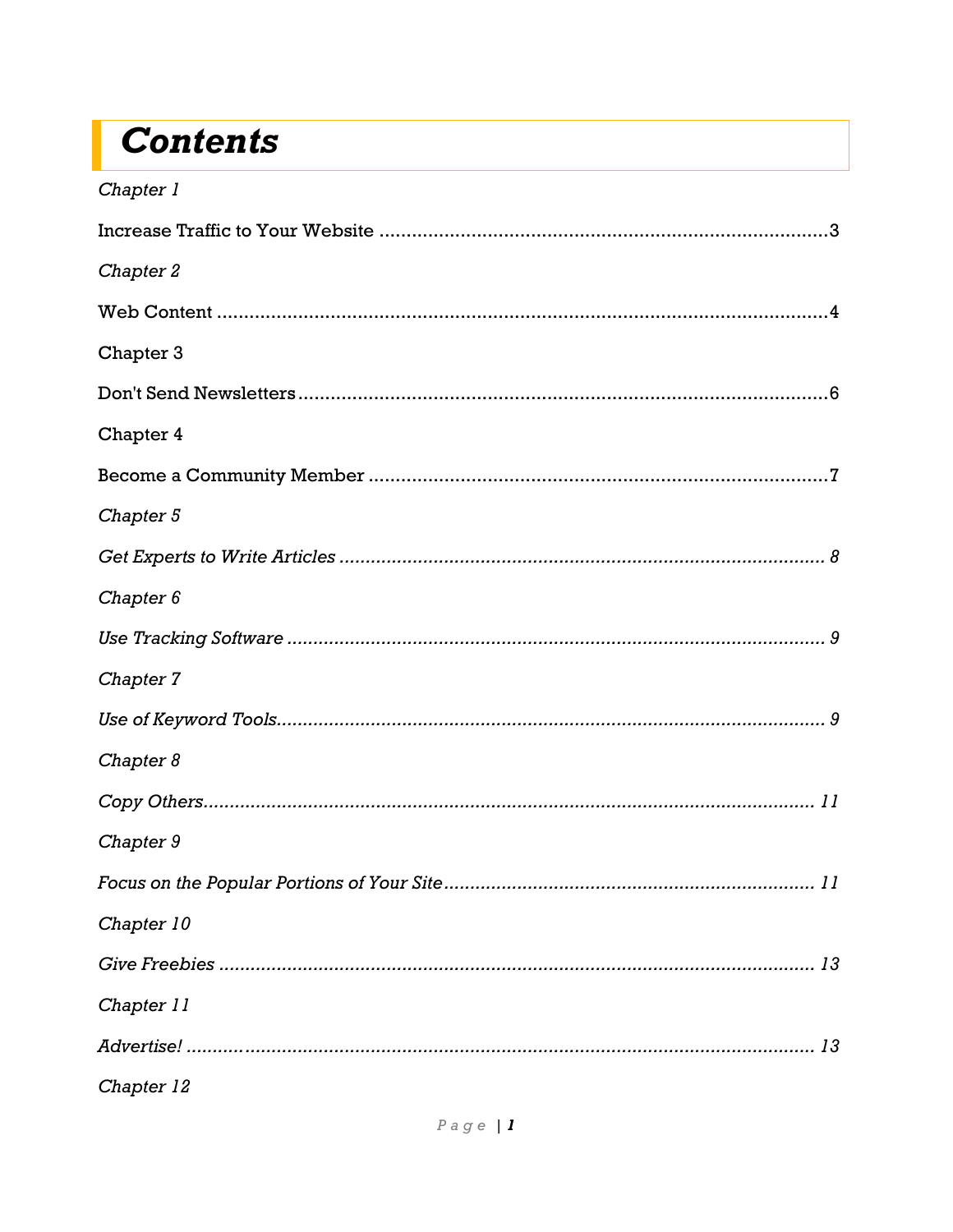| Chapter 13 |
|------------|
|            |
| Chapter 14 |
|            |
| Chapter 15 |
|            |
| Chapter 16 |
|            |
| Chapter 17 |
|            |
| Chapter 18 |
|            |
| Chapter 19 |
|            |
| Chapter 20 |
|            |
| Chapter 21 |
| 26         |
| Chapter 22 |
| 28         |
| Chapter 23 |
|            |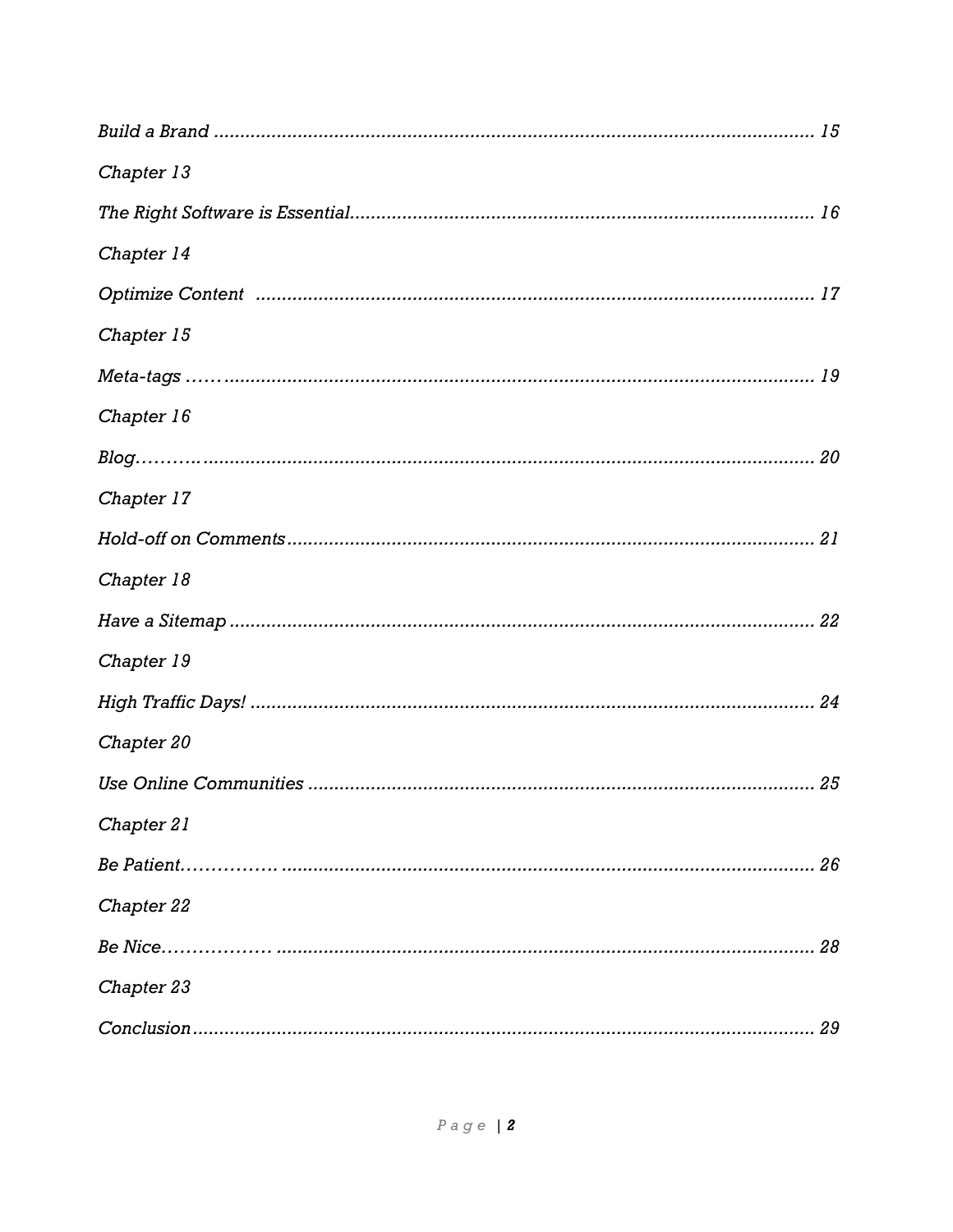### **Chapter 1**

### <span id="page-3-1"></span><span id="page-3-0"></span>**Increase Traffic to Your Website**

The World Wide Web has truly pervaded all aspects of human existence. Everything and everyone is going online now, and the move towards a totally connected world is not "if" anymore, it's "when".

Statistics show that up to 85% of the people who spend time online also purchase online. If you take the North American continent alone where more than 75% of the population have a broadband Internet connection at home, even if a fraction of these people buy online, it is still a huge market.

Online purchasing is also seeing tremendous growth and many companies are projecting a doubling of volume in just three years. If you take PayPal as a case in point, they have gone from \$2 billion in payment volumes in 2002 to \$16 billion in 2009 with revenues crossing \$2.4 billion.

Amazon is another case that you can take as an example. Considering that Amazon is one of the largest online retailers, if not the largest, just looking at their total sales volume will show you that the trend in terms of online purchasing is only going up. While just four years ago, in 2006, Amazon was about par with retail sales, since then they have posted higher growth rates, including during the recession years while retail sales has seen a steady decline in sales. Amazon has posted a 16% growth since the last one year alone while retail sales have grown only by 2.5%.

Online is where you will have to be in the future and whether you are selling something or just blogging about your thoughts, if you are serious about it you will have to do something to increase web traffic to your site.

There are a number of ways in which you can do this and there are a number of people who give free advice on what you need to do to increase web traffic. One of the most common things you hear is SEO or Search Engine Optimization, and while this is something that you have to keep in mind, there are a number of other things that you can also think about.

This guide is meant to be informative to help beginners who want to set up their own websites on the salient points that they will have to keep in mind while they do this.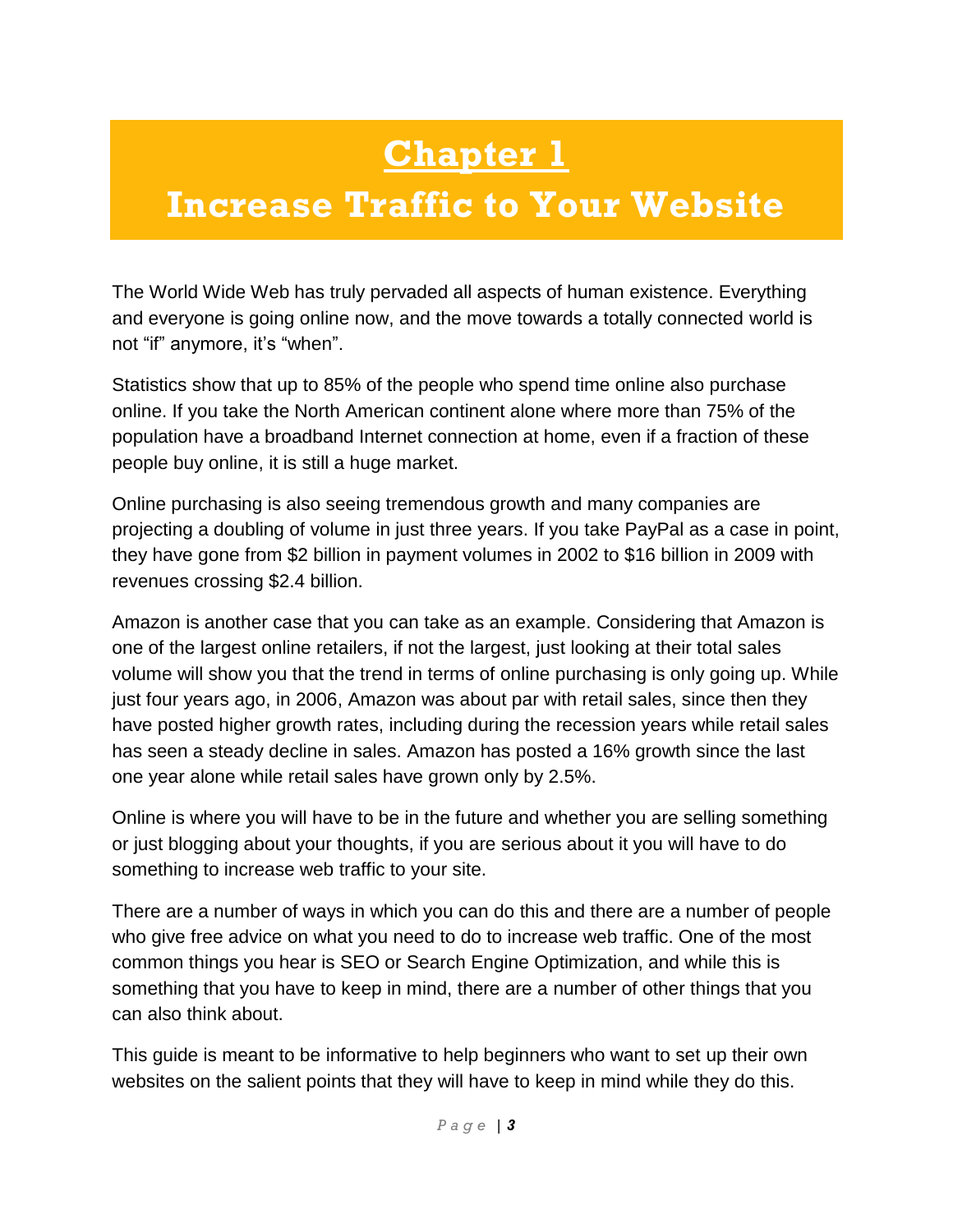<span id="page-4-0"></span>Some of the tips may be a little complicated, but most of them are very simple and how popular your site becomes depends on how effectively you can bring them all together.

### **Chapter 2 Web Content**

<span id="page-4-1"></span>The content that you put up on your website is the most critical thing that you need to think of. In the same way that a store will do well only if they sell things that people need, you will get people visiting your website only if you give something that people are looking for. Of course it also means that you are entering a crowded market because genuinely unique niches are hard to come by. If you do find one, you are on to a good thing, but even if not, as long as you make the content appealing, you are sure to find takers.

Do something that others don't do. For example, selling products or services online is catching on really fast, and you will find a number of sites with products that link back to the larger online retailers like Amazon or eBay. If you want to do the same, it is not that difficult, except that there is something that you will have to give that other websites do not offer. For example, if you offer a personal review of the product that you are selling you are sure to develop a certain number of loyal customers and as long as the reviews are informative and helpful you will only get more customers with time.

There are other websites that offer the same thing, but most of them will have only a couple of lines that they probably found in other websites and copied. If you give information that is more detailed and specific, things that only a user would know, you are sure to make a hit.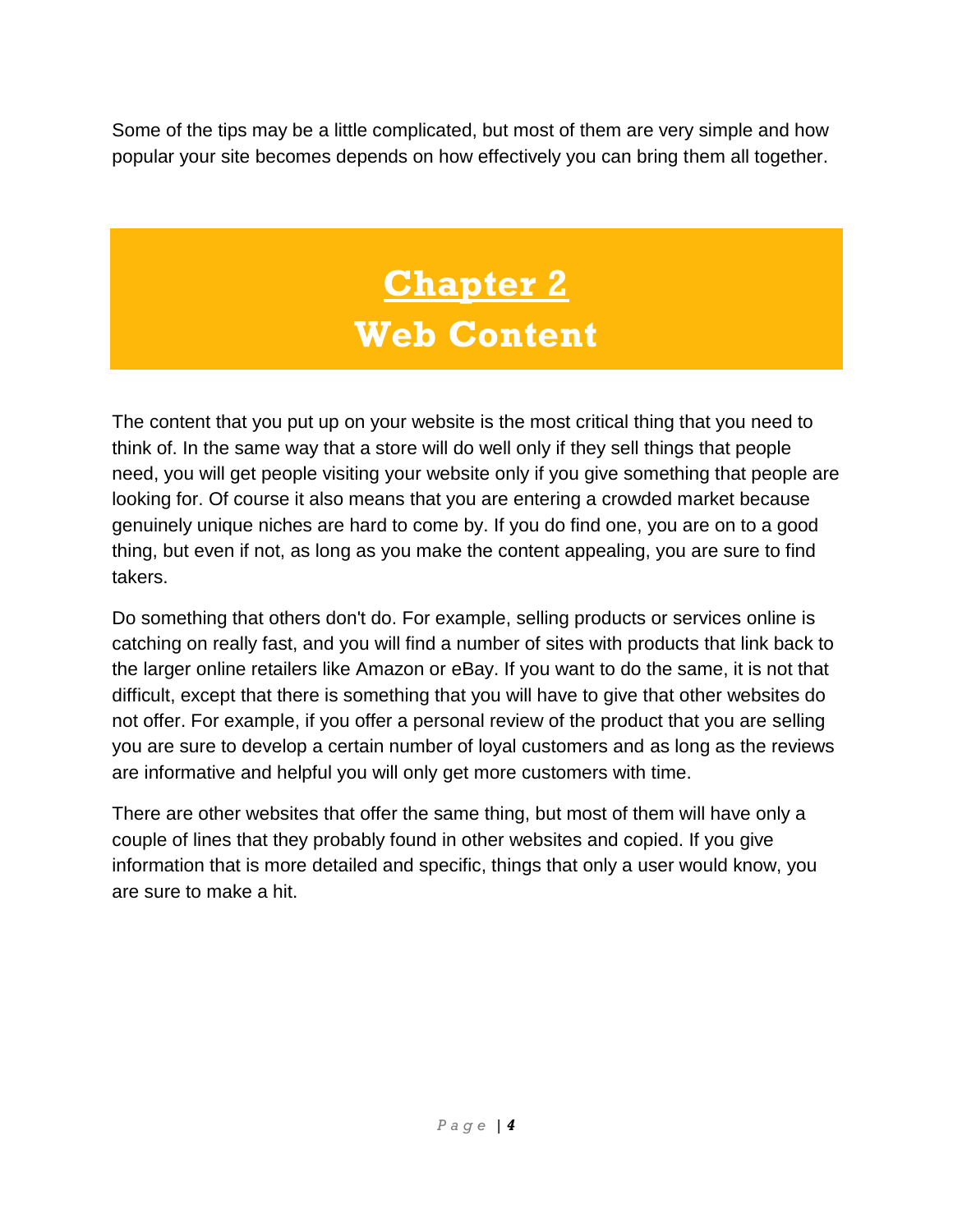### **Keep people coming back for more!**

This does take more work and time, but unless you are willing to invest in good content, there is really no point in proceeding further. Make sure that you do your research. Even if you are only selling dog collars, as long as you give the pros and cons of each one honestly people will appreciate it. The goal should be to make the content such that people who even casually visit your site once will bookmark it and keep coming back.

### **Keep it short and simple**

While writing your content, remember that just because you want to be informative you should not have long winded articles. Statistics show that between 400 and 600 words is the best length for most online articles. If you want to fill space in your site use other interactive content. Not only will this make the whole thing nicer to see and read it will also relieve the monotony of just plain text.

Even if you do not have the expertise to create interactive content, just using bullet points and charts in-between text will break it up into smaller more easily read pieces.

#### **Stay who you are**

Lastly, while writing, never lose your human voice. While writing it is easy to lose the personal touch that you give when talking and instead go for a more professional voice. The only thing that this will serve to do is to make visitors feel unwanted.

This becomes more of a problem as you grow, because as you see more money come in you will start to streamline the content. You need to walk a tight rope here because it is very easy to lose what brought people to your site in the first place while doing this. The risk of changing anything is that just as there is potential for success, there is an equally good chance for failure too.

One more thing that you should keep in mind when developing web content is that the more graphics you have, the more time it takes to load the page. While this may not be a problem with many people because they have a broadband connection, a number of people access the net through their phones and palmtops, and heavy websites really slow down these machines.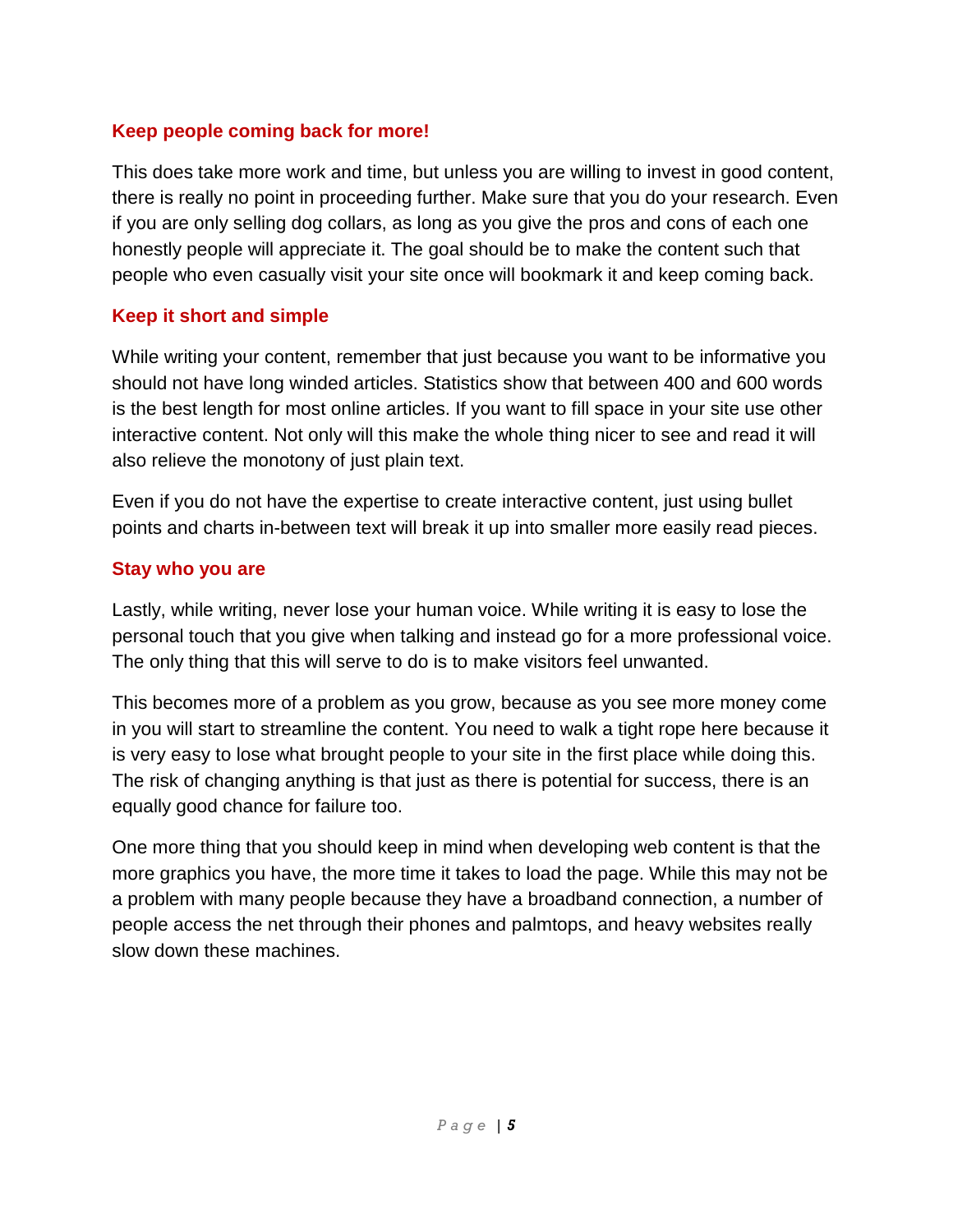### <span id="page-6-0"></span>**Chapter 3 Don't Send Newsletters**

<span id="page-6-1"></span>Newsletters are a big thing in many websites nowadays. Websites ask people to subscribe to their free newsletters and keep sending out information every week or sometimes more frequently depending on the strategy that they follow. Whether this was a good idea in the first place or not, it really is a waste of time nowadays. Most email applications offer anti spam filters and most newsletters only end up in the junk mail folders.

You may think that even if a very small percentage of people to whom you send out the newsletters read them it is good because the cost of sending them out is low, you are only shooting yourself in the foot here. You will only be classifying your website as another pusher who is trying to push something, in everyone's minds and will therefore lose out on your brand image.

#### **Give them the option**

A better idea is to give the option to people to subscribe to an RSS feed. This gives them the option to either choose to subscribe or not which means that only genuinely interested people will. It will also give you a much more accurate idea of how popular your site is because most of those who subscribe will actually read what you have to say.

### **Give value**

One of the best ways of generating interest in these posts is to give insider information. Don't just write rehashed information that is easily found in other places online. If you are recommending a particular software for a specific purpose give honest impressions that are not found elsewhere. You may think that this is too much to give away freely, but look at it this way. Open Source is catching on like blazes now, and there is a free alternative to almost everything, including Operating Systems. If you want to charge for your opinions as well as for the product that you sell, you will find that someone else is only charging for the product and is offering their opinions freely resulting in a movement away from your site.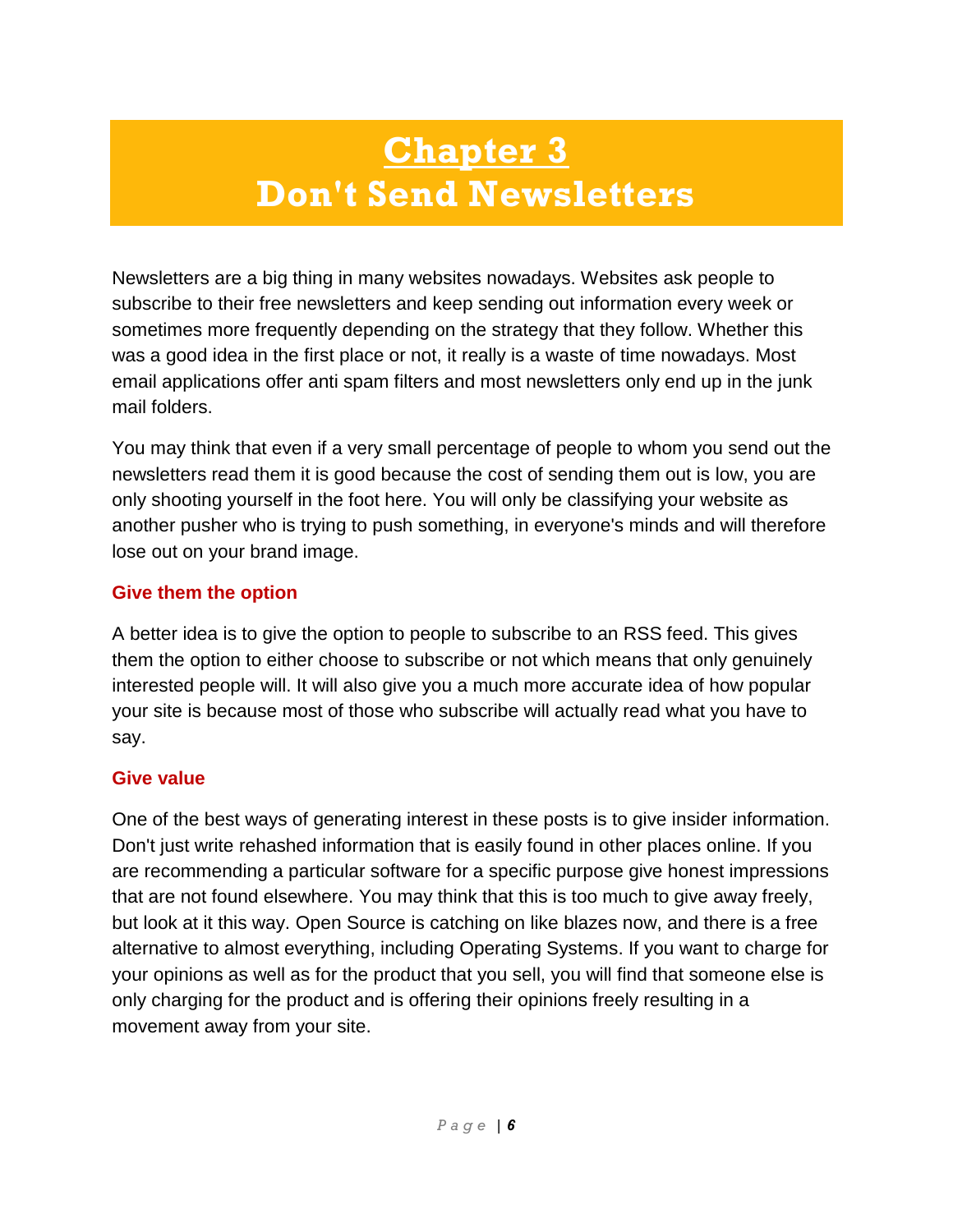### <span id="page-7-1"></span><span id="page-7-0"></span>**Chapter 4 Become a Community Member**

If you are starting a website, chances are that there is already an online community on the niche that you want to start yours in. Make sure that you become involved and join them. Don't get so high and mighty that you think that everything that you write online should get you money. Write on other people's blogs and websites too. Just make sure that you link back to your site. Usually this is done in the signature and is one of the most effective ways of generating traffic to your site as long as what you write is worth reading. If the posting was good, people will come to your site just to read other articles written by you which is what you want.

#### **Quote, but link**

Another way is to quote from an article written elsewhere on the net. Usually nobody minds you quoting as long as you give them credit for it and link back to their site as well. Not only is this good etiquette, it will also improve your standing within the community which means that slowly, other more established people will start to link to your site.

Apart from the traffic that this linking generates, there is another more valuable reason for doing this. Most search engines do not index a website as soon as it is hosted. There are a number of people who create sites on free to use communities and then do not follow it up. Obviously no search engine wants any site like this in their results. One way that they identify if a site is in use and is genuine is by the number of links back to it. If these links are from sites in good standing with the search engines, the chances of your site getting indexer faster are greater.

#### **Use article directories**

Another very popular way of getting these links back is by posting articles on article directories and then linking it to your site. There are many such article directories that allow you to upload content free although they have certain criteria about the kind of articles that you can upload. Ezine is only one among them and there are a number of others that you can post to.

What this does is help you upload a lot of content in places other than your website and then back link to your website thus improving your standing with the search engines.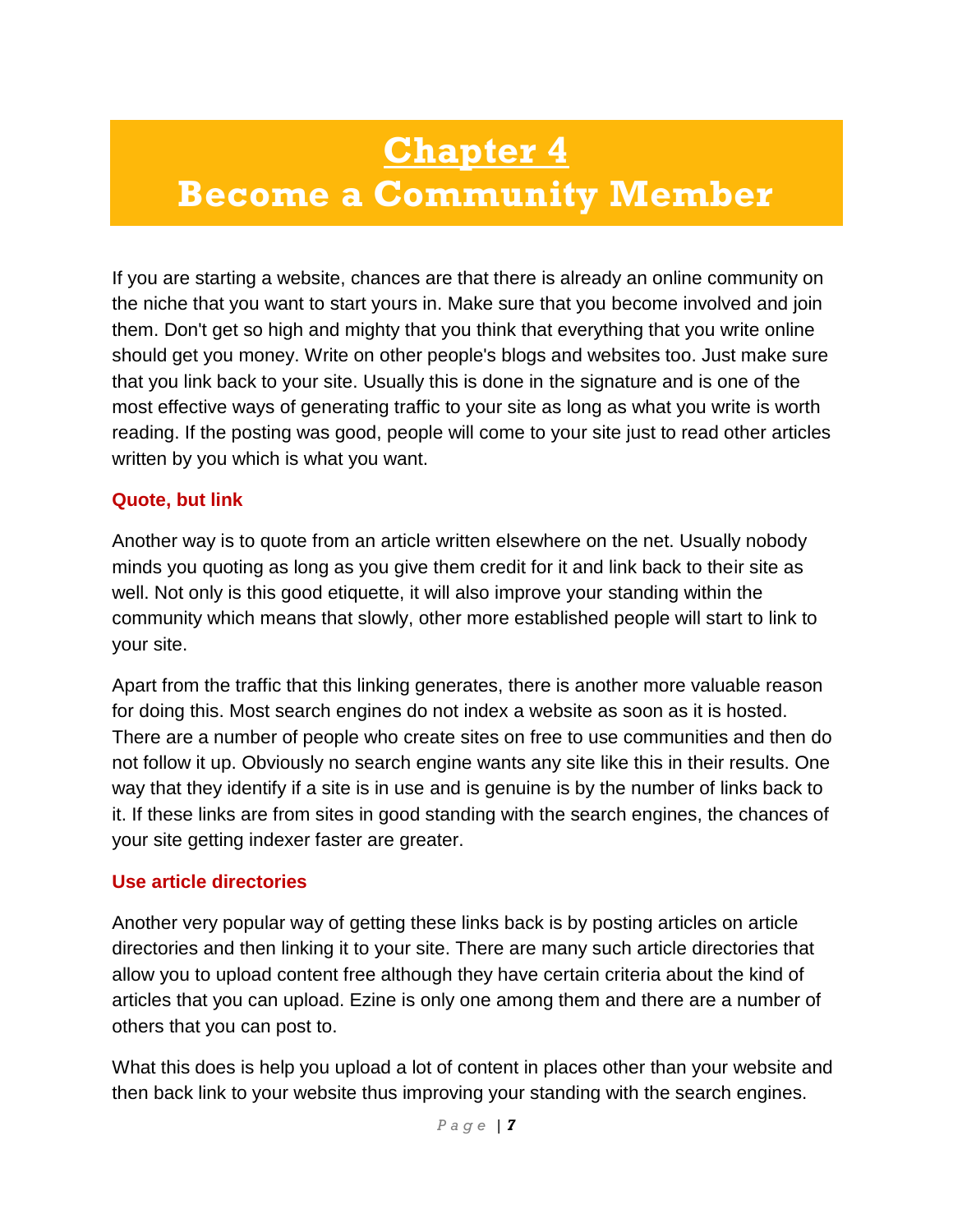This is where you use the SEO optimization that you hear about frequently. There are two goals to doing this, one is the already mentioned improving of ranking with search engines, and the other is that sometimes these articles will actually come up higher in the ranking than your site. If this happens you will be driving traffic to your site from there too.

### <span id="page-8-0"></span>**Chapter 5 Get Experts to Write Articles**

<span id="page-8-1"></span>This is easier said than done, but is one of the most effective ways of generating traffic to your site. Whatever niche you are in, unless you yourself are an expert, getting one to write articles for you is a good idea. Of course, not many experts will actually consent to write anything for you, which is where the previous point comes in. Most of these experts would be high standing members of the community and as long as you lay the groundwork properly and get connected, they are sure to notice you. Over time you can approach them about writing something for you, and even if they decline, you've not lost anything by asking. By becoming a respected member in the community you will just be making it that much harder for them to refuse you when you do ask.

This is not something that you can do a couple of weeks after you start, or even a couple of months after you do. It takes time to earn a name, and even if you are not considered an expert in the field, as long as you make sure that you are a respected member in the community you are to the good.

For example, if you want to start a website that recommends/sells software, make sure that you join a community where such software is discussed. Join as many as you can, and make sure that you participate. Help out others who ask for help and if you do this long enough it is the best way to get noticed. If you offer your time and expertise for free not only will those you helped directly come to your site the next time they want something, other members in your community will also link to your articles. Over time, some of them may even start recommending that their visitors visit your site. Helping others very rarely does not pay; it just takes time for you to see the results.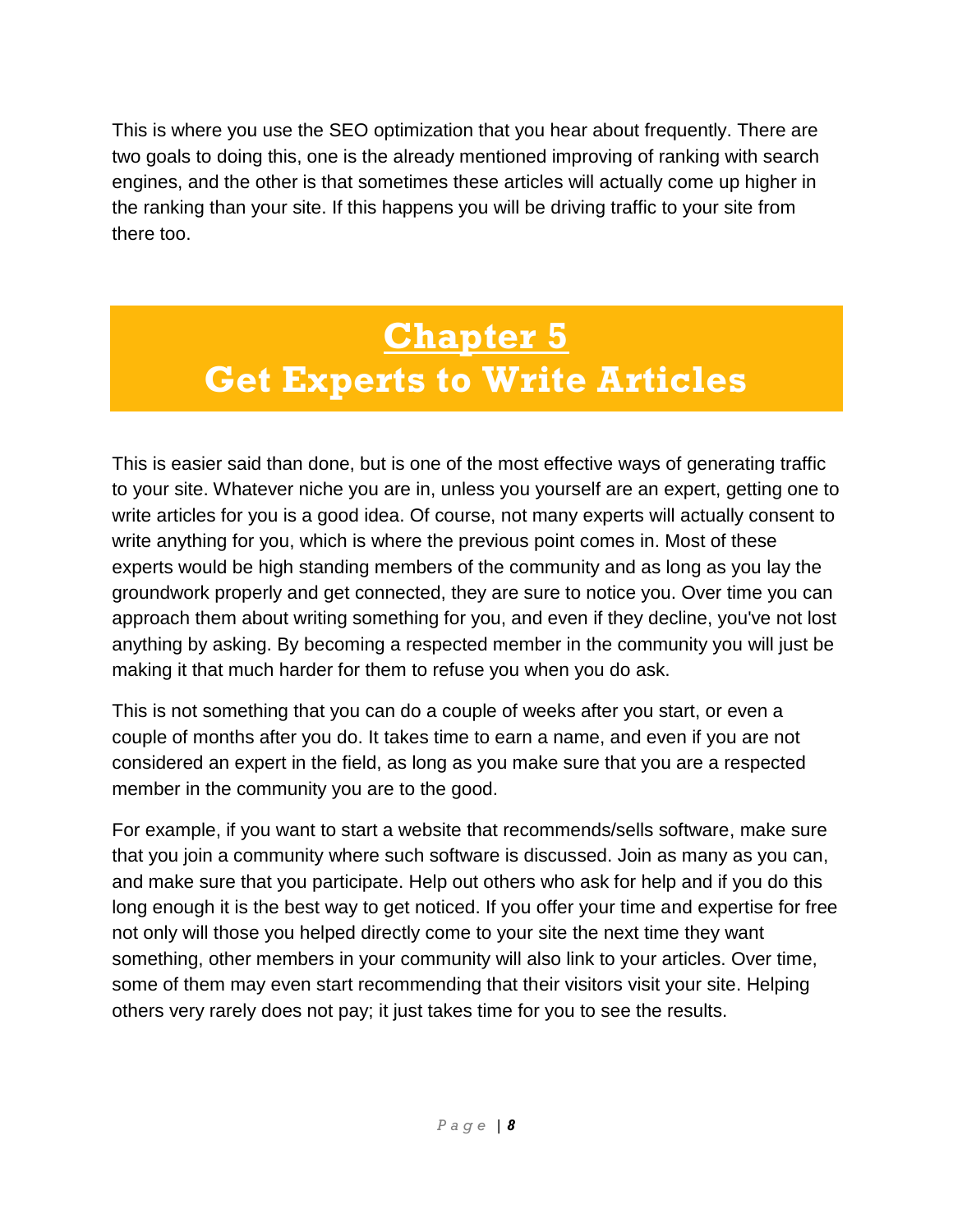### **Chapter 6 Use Tracking Software**

<span id="page-9-1"></span><span id="page-9-0"></span>Any business revolves around metrics. You need details of how many people visit your site, how long they spend at your site, which pages are the most often viewed and many other details that will help you improve your site. There are a few different ways to do this.

The most popular way is to use Google analytics. Google analytics is a free code that Google gives you that you have to put into each page of your website. This code runs every time a person visits your website and keeps track of everything from whether this was their first visit to how long they spend in each page. This is not a foolproof method because this system does not take into account people, who disable Java script in their browsers, but the number of people who do this is very small and in any case Google only uses 500,000 randomly taken hits for their metrics.

Although Google analytics is the largest used such software there are others too that you can use, both free as well as paid. There are issues with running such software starting with increased loading time, but they are getting better and better with each passing month.

There are some websites that do not use Google analytics because the information thus collected can be accessed by others. By others, it does not mean retail customers, but for example Google itself retains this information for their uses. Large corporations are not comfortable with other companies gaining information about their websites and therefore do not go with Google, but for most of us analytics is good enough.

### **Chapter 7 Use of Keyword Tools**

<span id="page-9-3"></span><span id="page-9-2"></span>This is one of the most important things that you will have to do. First, you will have to decide what the keywords are that most people may use when they want to look for what you are providing. Think about the words people would use to find your site, and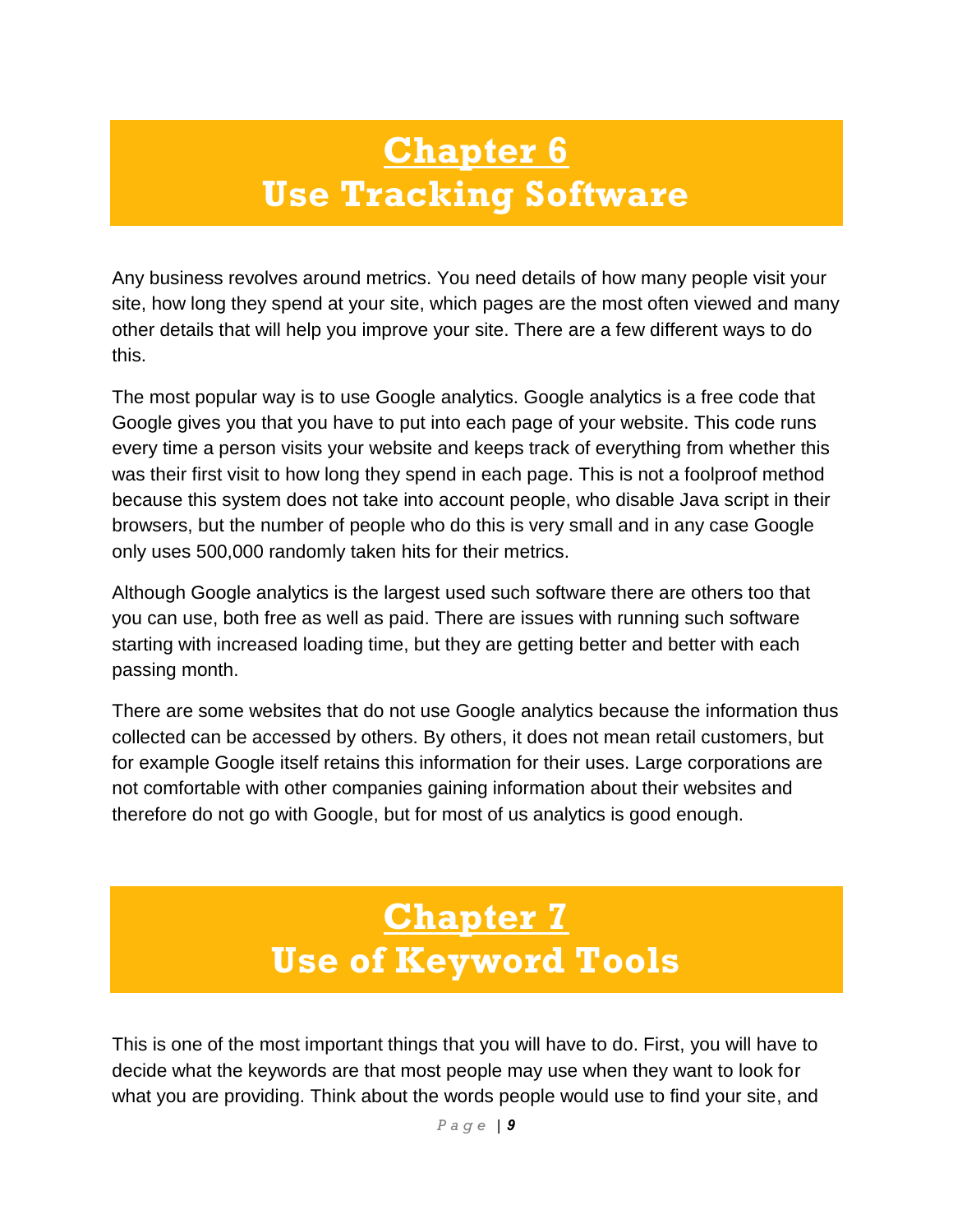the more people who contribute, the more exhaustive the list is going to be. After you have narrowed down the general keywords that you think that people will be looking for, you can use specific software like Google's keyword tool, Yahoo's Overture Keyword selector tool, Wordtracker, Keyword Dictionary or any other tool that you are comfortable with.

Most of them are free to use and will give you a combination of keywords based on the keyword that you typed in. This will help you identify the best combination of keywords to use in your content because it will give you the search strings that are the most commonly used in relation to the word you typed in.

#### **Be dynamic, not static**

This does not mean that once you write and post your articles you are finished. Keywords are very dynamic, and often, along with trends the search strings that are often used too often will change. You do not have to necessarily change the entire content in your site during times like this. Just making sure that you incorporate the new keywords is sometimes good enough.

#### **Don't overdo it**

This may sound simple but in reality it is not. This is because you will have to walk a fine line between over-stuffing your articles with different keywords and with putting in too few. And even then most search engines are able to identify if the keywords come logically as part of the sentence or have been forced in somewhere where they are not suitable.

Nobody knows exactly how the search engines do this as it is their trade secret, but suffice it to say that just because your article is full of keywords it does not necessarily mean that the site is going to get a better ranking. Often an article with the keyword appearing just once will pop up higher than one where it has been repeated a number of times. Keep this in mind when writing your articles.

Also never copy content, unless you are linking back to where you are copying from. All search engines are able to identify copied content and if it finds that your article is copied, you will even lose ranking because it will tend to push your site to the bottom of the pile.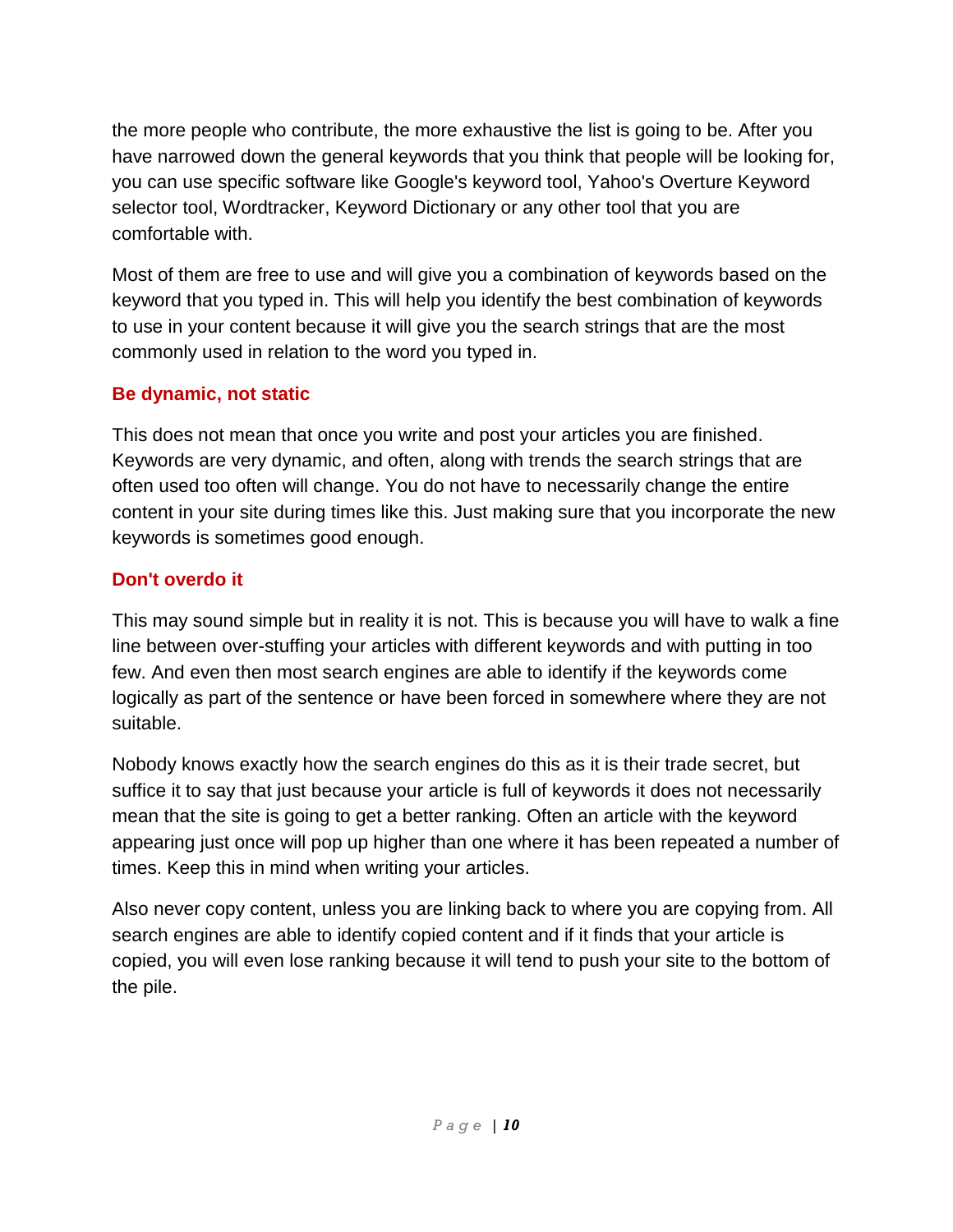### **Chapter 8 Copy Others**

<span id="page-11-1"></span><span id="page-11-0"></span>This may sound a little odd, especially after the previous chapter but this is something that everyone does. You don't copy the content; instead you copy what someone else is doing better by getting more traffic to their website. You will know what websites are getting more traffic to them by their ranking on search engines.

#### **Do your groundwork**

This is not as easy as you would think though. You will first have to locate all the sites that are the leaders in the segment you are in. There are a number of tools that will help you do this, and Google PageRank is both very useful as well as free.

After you form your list you will have to visit each of these sites and figure out for yourself why they are doing better than you. Check different search engines that will give you this information and this is where your true talent lies. The more accurate you are in identifying why others do well, the better you can make your site.

While making changes you will obviously have to continue tracking hits to your site, but do not be hasty and make changes quickly. It will take a day for the changes to be indexed properly in the search engines, and even then you will have to allow some time before the changes start making any difference. It is a slow process and you learn as you go.

### **Chapter 9**

### <span id="page-11-3"></span><span id="page-11-2"></span>**Focus on the Popular Portions of Your Site**

Many people do not realize it when they start out, but it is difficult to start a website and put in information that is always appealing. To most of us as long as the article that we post is well written and interesting to read, it should work, but it rarely does. You need to know which portion of your website is working well and which is not.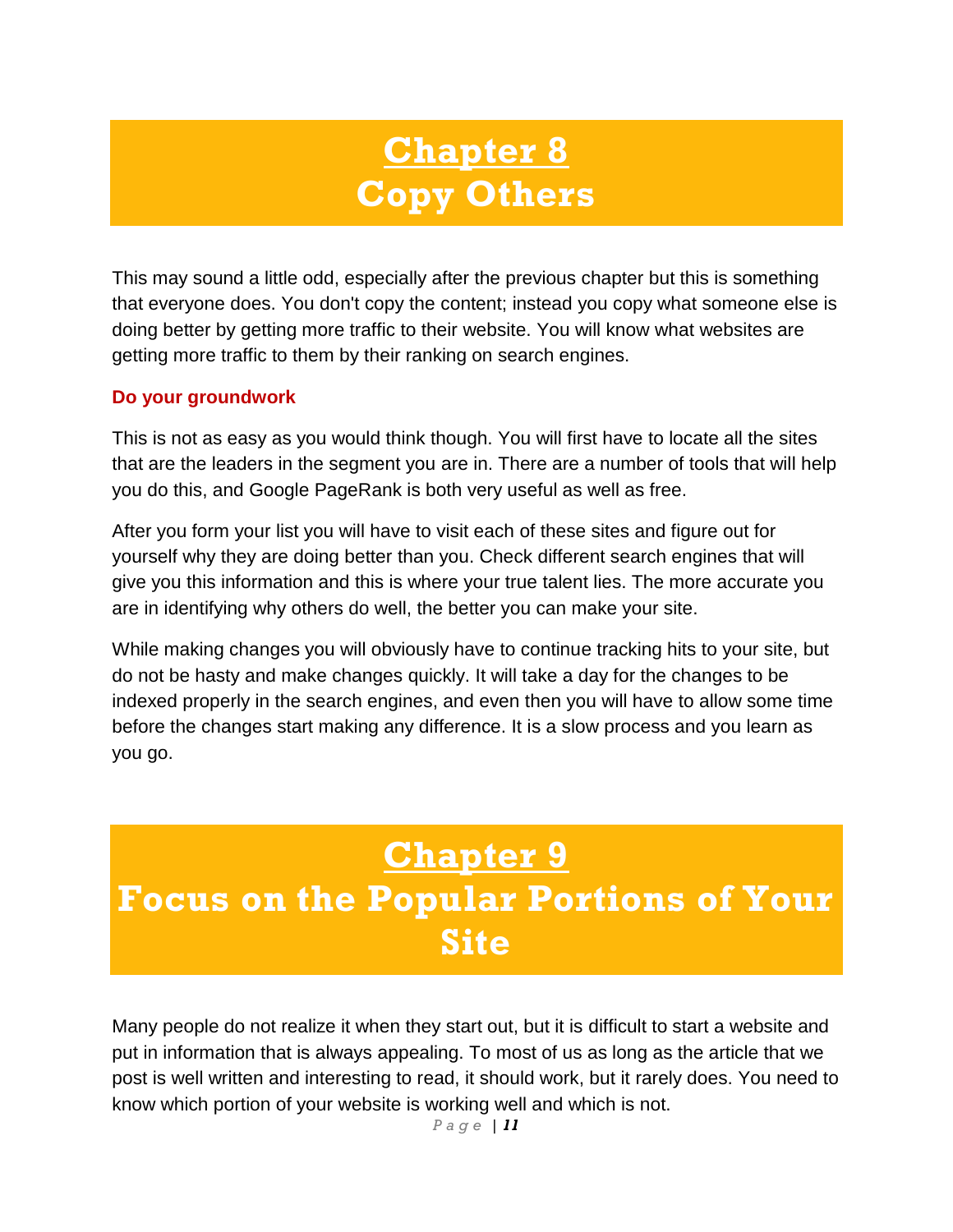You can get this information using Google analytics, and once you identify this trend, it is up to you to start concentrating on that portion of your website. For all you know the portion of your website that you would think is the least appealing will get the most number of look ins.

For example, if you have started a website where you post reviews of different home appliances and also sell them, your assumption would be that the most hits would be on the reviews. When looking at the metrics however you may be surprised to find that it is your blog or your comments page that is receiving the most hits.

What you should immediately do is to concentrate on the comments page and leverage it. Ultimately advertisers look at the total number of hits on your website and as long as you can maintain a consistent number of visits a day or week it is all for the best.

Of course it means that you will probably need to rework your review page so that it too starts seeing more traffic, but that should be the second thing on your priority, not first.

#### **Be patient**

Many websites that are really popular have a ratio of around 1:20. This means that for every 20 articles that you put in, one will turn out popular. For beginners this ratio will be much higher, but keep plugging away at it. Nobody finds a winning combination instantly and you should be willing to spend a lot of time on making your website a success. Don't be afraid to try out new things. If it does not work you can always remove the page later, but if it does click, you have something on which you can concentrate on.

Another thing that you should not worry too much about is not so much the number of hits on your website, but on how long the people stay. There are a number of reasons why people may just open your site and close it immediately. Those who matter are the ones who stay for a certain length of time. Although, for most commercial purposes it is the number of hits on your page that matter, for you to develop a good site it is the people who stay on whom you will have to concentrate on. Only then will you know what people are visiting your site for and provide more of the same.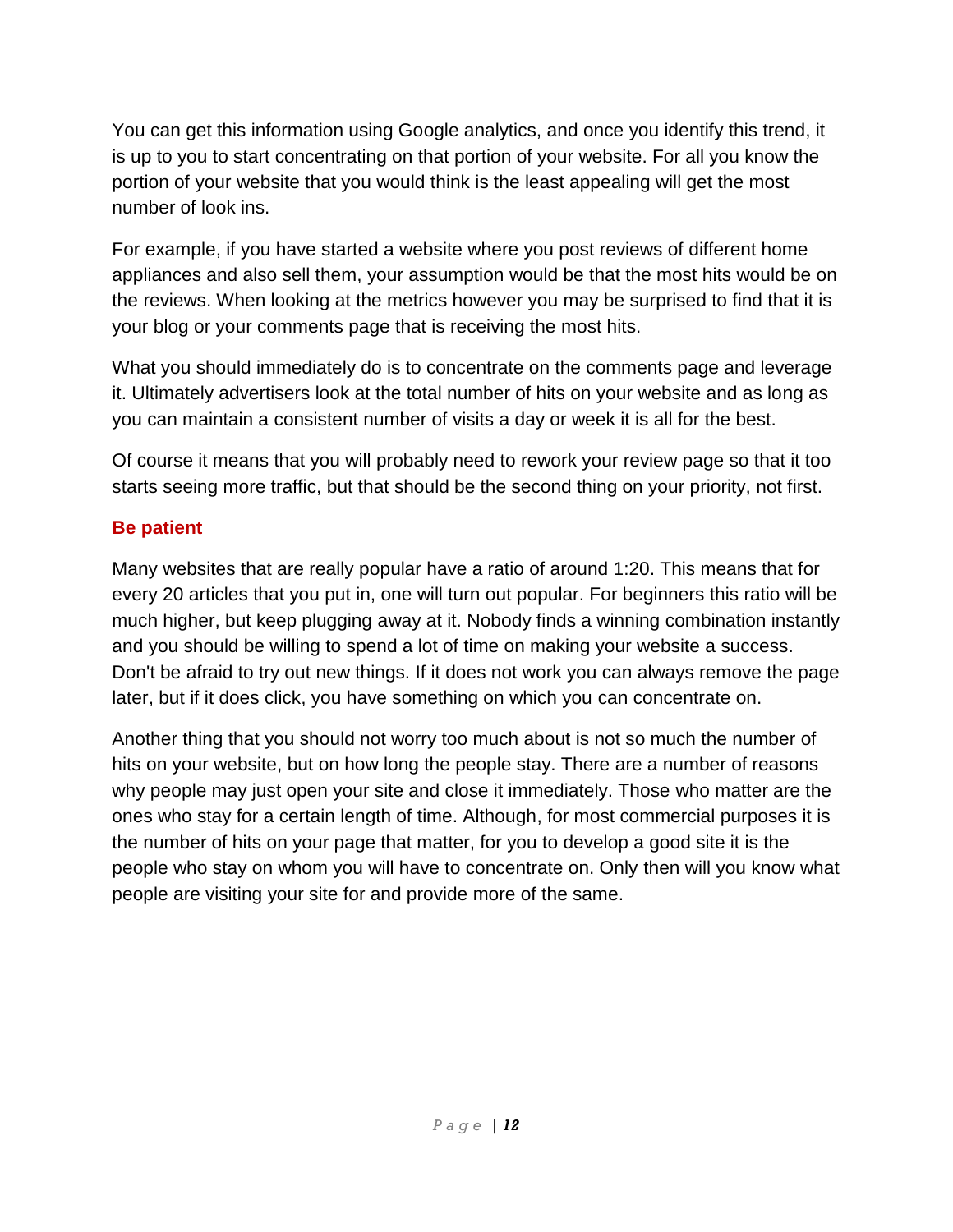### **Chapter 10 Give Freebies**

<span id="page-13-1"></span><span id="page-13-0"></span>This does not mean that you give out free products. It could very well be a simple eBook on a particular subject or free wallpaper.

For example, if you have a website that is related to IT you could give wallpapers or screen savers that you have designed. Many people do this, but they ask for contact information as well. This is really a waste because the only reason for this contact information is to send out newsletters and as we have already seen, newsletters are really not all that effective.

By giving it free without anything in return, you will be generating more interest in your site. Interest will spread by word of mouth and you will find people visiting you simply to download what you have to offer.

If you are opening a medical related site, giving out a short 10 or 20 page eBook on some ailment, say diabetes, will only do good. Of course if this book is not a good one you will be better off not offering it for free as the reputation that you will receive will be bad. If you give out an informative well written book, or a really nice looking wallpaper, people will talk about your site and ultimately the amount of publicity generated will be greater than if you had spend 10 times as much as you did for what you gave away.

### **Chapter 11 Advertise!**

<span id="page-13-3"></span><span id="page-13-2"></span>This will of course cost money, but you have no other way round. Any startup company needs marketing and even if it is online you will still have to market your wares. There are a number of innovative ways of doing this starting from fliers posted at different places to you having your website displayed prominently on your vehicle. Depending on the route you take the budget may be high or low and have varying degrees of effectiveness.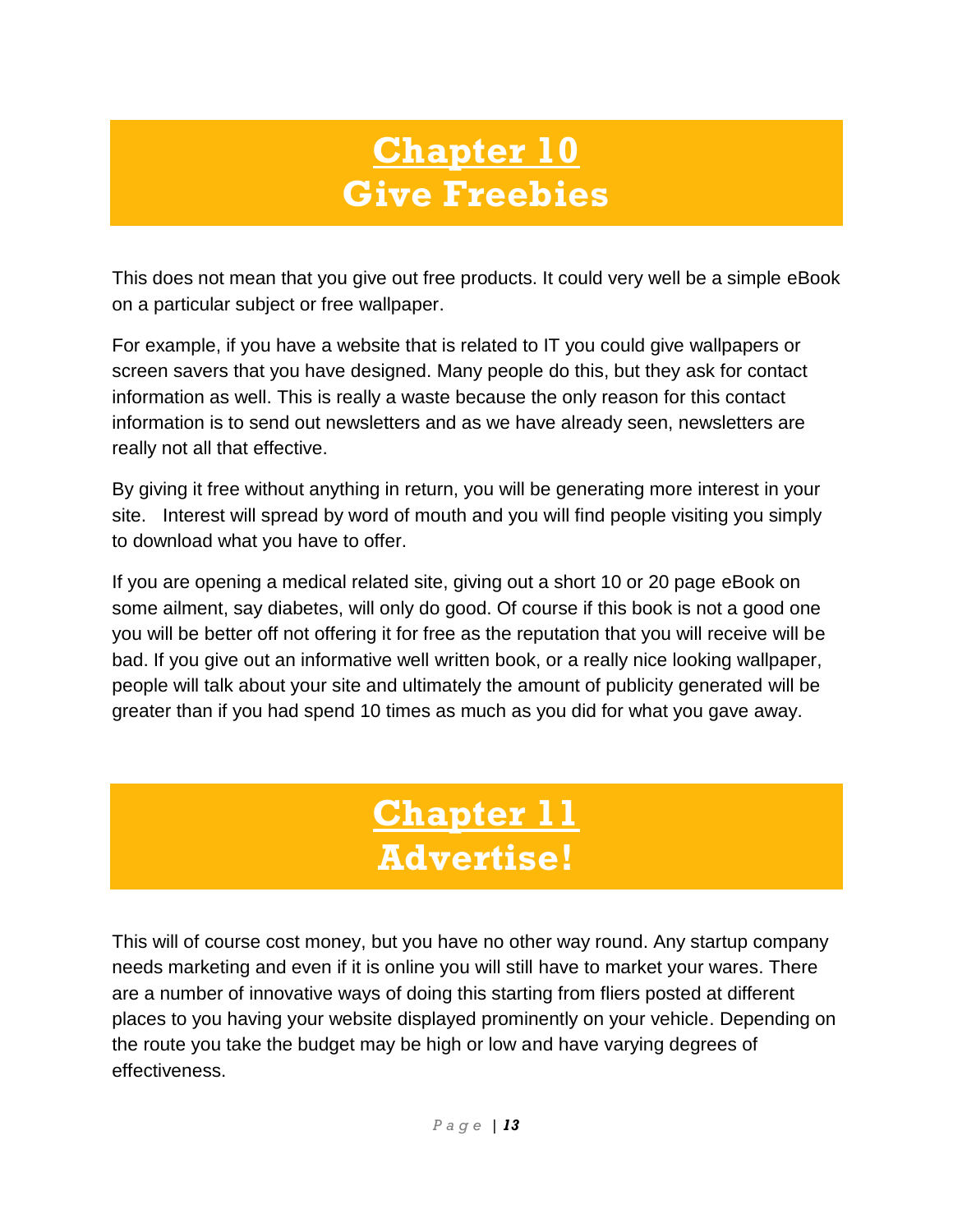#### **Go with AdSense**

Not only offline but you can also go for online advertising. There are many websites that offer space to advertisers for a sum and you can advertise where you think you will get the maximum benefit. Pop ups, banners and advertisements are all popular, but the most popular is AdSense by Google. Anyone can sigh up with AdSense and Google determines the kind of advertisements that go into the web-page.

If you want to advertise on other websites you must place a sealed bid for the space and if you are selected you can advertise. If you want to sell ad space, Google takes care of everything but takes a 32% cut in the income generated.

Even with this revenue loss it still makes sense to go with AdSense because a number of small operators who do not have the financial clout to do much have generated income from AdSense.

If you are purchasing ads, then the only thing that you are limited by is the budget you have. The more you have, the more you can advertise.

If you are looking at generating income through advertisements, you have to be a little careful about it. When your website is still new, and is not generating much traffic, many people will purchase ad space very cheap and then reap the benefit of all your hard work because they will be getting much more than what they paid for. It is better to wait a while until you get established before you start selling advertisements because of this.

### **Don't get too greedy**

Another bad thing and more important when it comes to generating traffic to the website is that a site that is covered with ads just turns people off. You may start to earn money quickly by adopting this strategy, but many browsers do not like sites that have a lot of advertisements meaning that you will actually be losing traffic by advertising, although this is one income stream that you cannot afford to ignore.

How you balance your need for income generation with your website is where your talent lies, and how well you do depends on how right you get it. There is really no simple rule that you can follow here. There are a number of sites that are loaded with ads and yet do well, while there are others that do not have too many and still do not do as well. There are a number of factors that are responsible, and only time will tell whether you are right in what you did or not.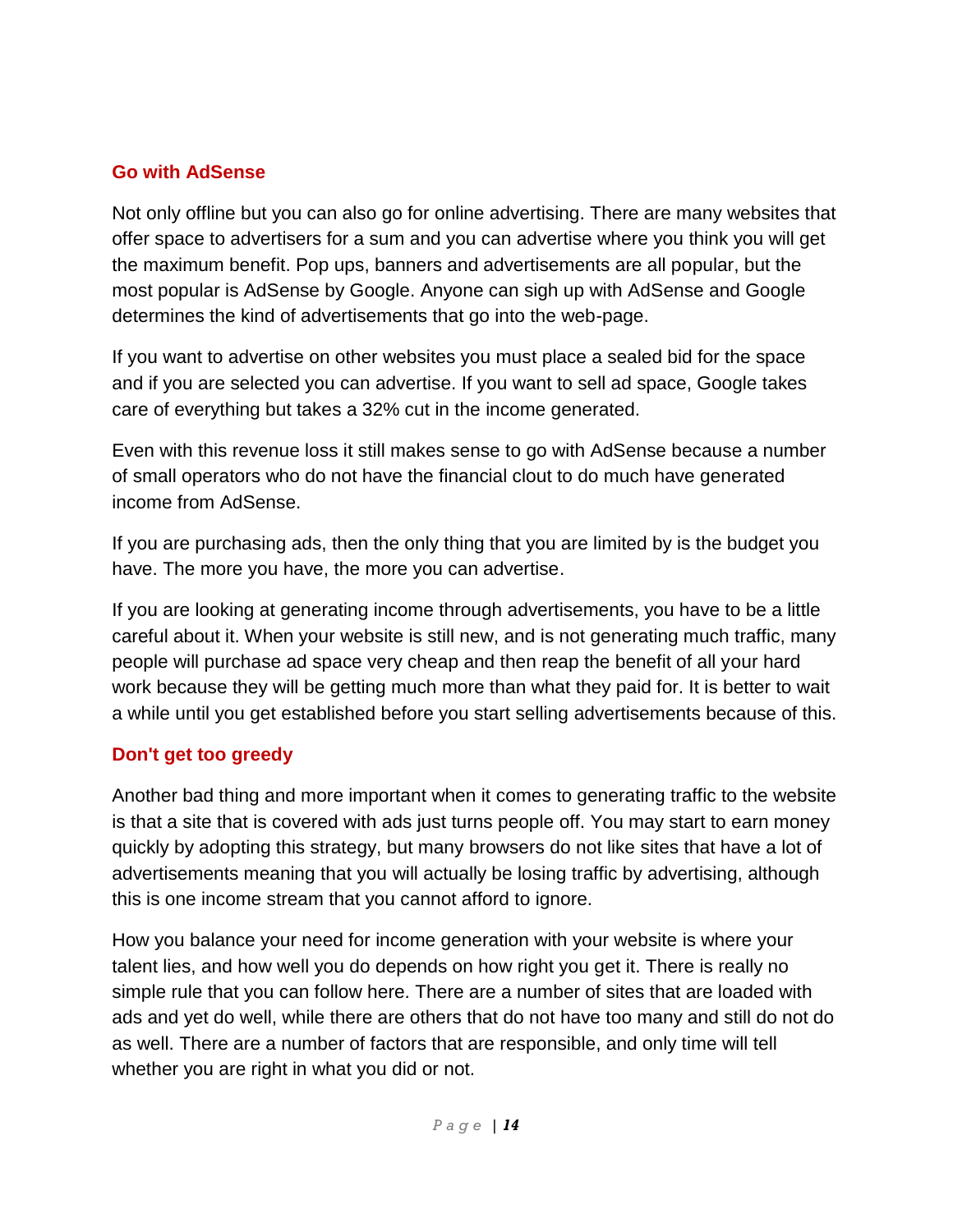### **Chapter 12 Build a Brand**

<span id="page-15-1"></span><span id="page-15-0"></span>When you are developing your website, you need to have a vision of what you want from it. You are building up an organization, not just a website and the growth potential is limited only by your imagination. You need to establish a brand and live up to it.

Of course this takes time, but it is time well spent. You have to set expectations and make sure that you live up to them. If you are in the practice of putting in two posts a day, you will have to ensure that you continue to do so every day. You may complain that this means that you do not have any holidays or time off, and you will be right here. Yet, it will be worth it in the long run.

Statistics show that even if you miss one day the traffic falls immediately. Of course, if you are going to miss only one day this is not a long term impact, but if you are going to make a practice of doing this, you will start losing traffic instead of gaining it.

#### **Plan ahead**

If you feel that you absolutely have to take a break, make sure that you plan in advance for it. There are a number of things you can do starting from outsourcing this blog posting to making sure that you have a ready supply of posts that you can post from anywhere. The whole world is connected these days and as long as you have already prepared the articles, all it is going to take is 10 or 15 minutes of your time to post it every day.

If you are putting in articles regularly, make sure that the quality of your work does not flag. With success don't become complacent. Outsource some of the more labor intensive work but make sure you check it for originality and quality. By staying on top of the work you choose to outsource your site will not lose the high standard that you want for your business.

Over time a certain website will stand for something, and you need to identify what this something is even before you start. Only then can you work towards it. If you just start without having any other goal than just that you want to earn money, there will be no direction to your site and it will vacillate here and there, never a good thing.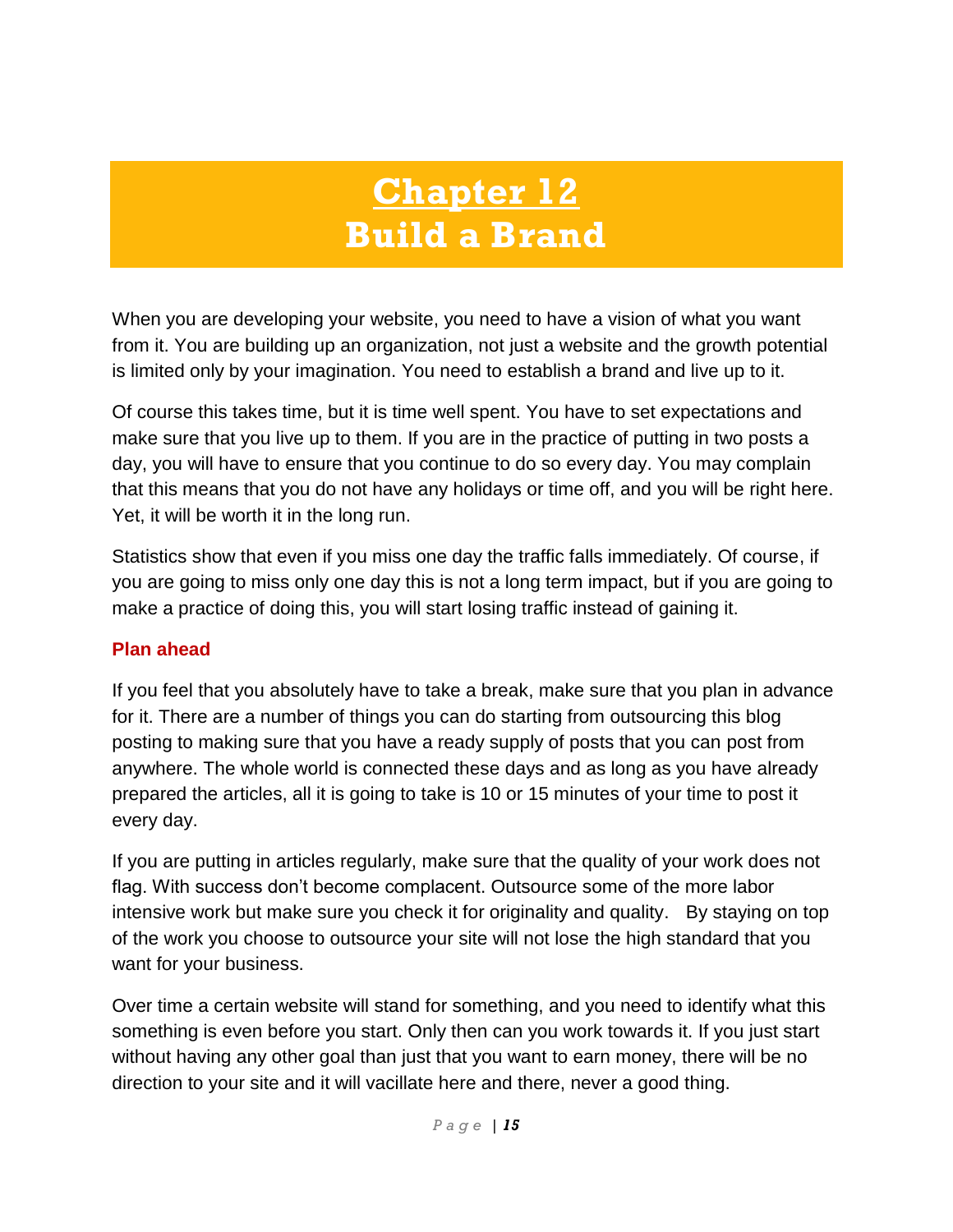### <span id="page-16-1"></span><span id="page-16-0"></span>**Chapter 13 The Right Software is Essential**

If you have the money for it you can always outsource the development part of the website, but this is not the cheapest thing in the world to do. Of course, you can find freelancers who are willing to do the job cheaply, but then their concept of what you need and yours may be poles apart.

Like most businesses good website designers tend to charge more. This does not however mean that you should pay through your nose to get your website developed. There are a number of CMS tools that you can use to develop your own site. There is a whole hoard of software that you can use and each of them gives you different functionality.

You could go with online ones that allow you to develop and publish everything online, or you can go with applications that allow you to develop your site locally and then publish it online. You get both paid as well as open source software and what you use depends on what you are most comfortable with.

It may take you some time to develop anything approaching what you think is nice, but it is recommended that you do this yourself if you have the time to spare. It gives you much more control over how you design your own website and you can have everything exactly how you want it.

### **Follow simple naming conventions**

Another reason why it is better for you to develop your own site is that you can follow your own naming convention. Recent studies have showed that sites that have easy to remember addresses tend to get more traffic than those that have a meaningless jumble of numbers and alphabets.

For example if you want to have a website that reviews software, just go with www.thesitename/home. If from there you want to have a page about you, then follow the same principle except that instead of /home you will have /aboutme. This is much better than having something that looks like this www.thesitename/landing/ID=250?/etc/whatnot/somemorenonsense.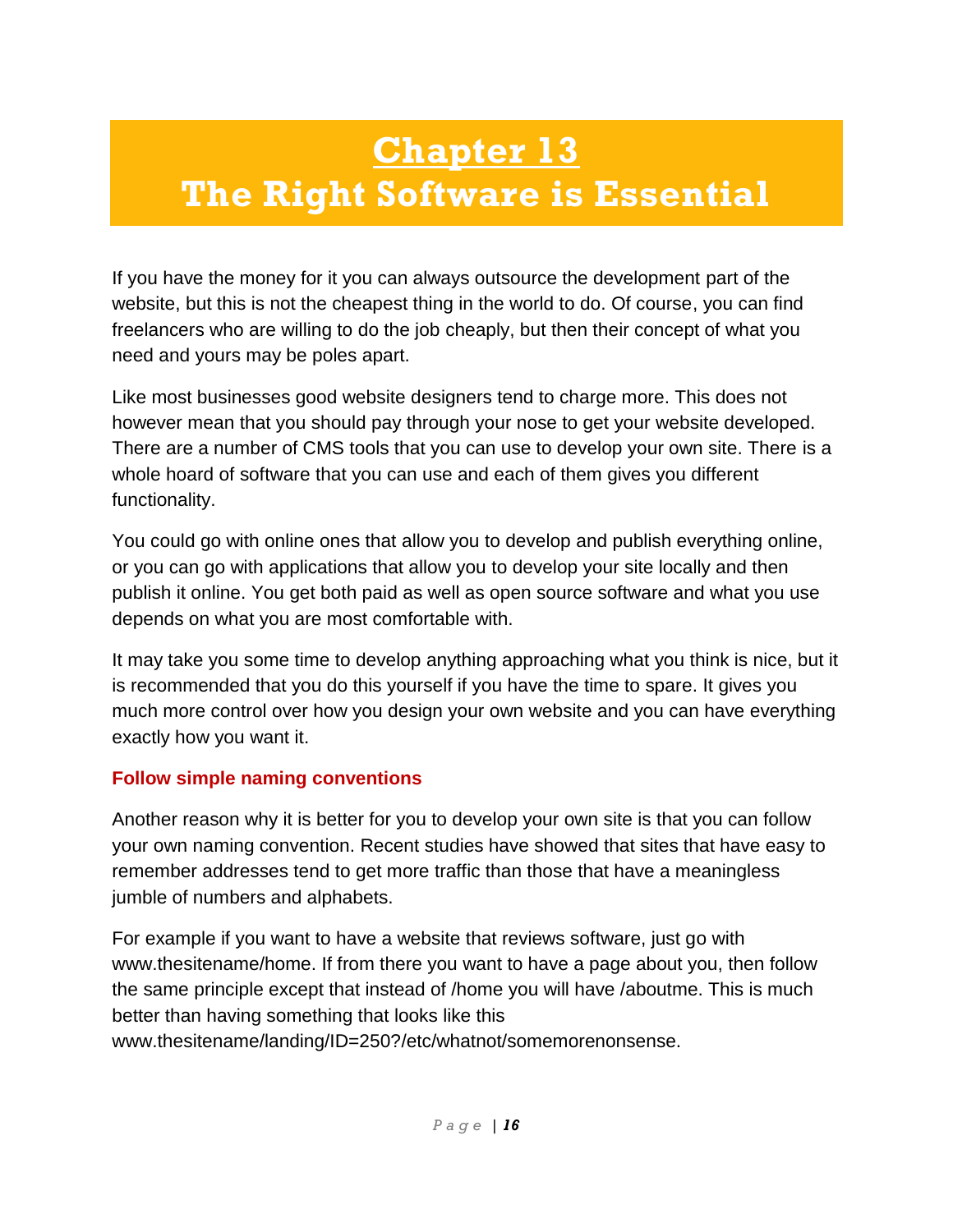There may be a very good reason for you doing this, but it is better to have things simple. Your address is not a password for it to have alpha numeric characters.

Why this matters is really not known except that it does seem to have an impact on web traffic.

<span id="page-17-0"></span>In the same way links that lead deeper into your own website needs to have meaningful keywords, not a link with click here on it. You may think that this is default, but it is very easy to overlook these small things that have a big impact on the numbers.

### **Chapter 14 Optimize Content**

<span id="page-17-1"></span>This is a very important factor when it comes to developing your website. Optimizing the content does not only refer to SEO or search engine optimization, but also to the layout of the website as well as each page.

### **SEO**

This is an acronym that has been used and reused so many times that many people think that this is the only thing about a website that makes it get a higher ranking. Obviously search engines will make use of keywords to index your articles, but the problem is that when writing content we can only take into account a few words or phrases that we think is what the whole world is looking for. Yet, all search engines will pull out your articles even using other keywords, words that you would not consider as keywords at all.

The best thing to do is to use industry specific words to ensure that you have a wide distribution of words. For example, if you are creating a food website where you plan on putting up different recipes, make sure that you include all the words that you think will be used to search for your article. Words like cooking, recipes, dish etc. are all different words that can be used because it is all different ways for the public to search for the same thing.

There is fierce competition with regards to optimizing the content and most of the larger websites would make sure that they corral most if not all the keywords that they think are important. Yet, this does not mean that your site will be low down in the ranking.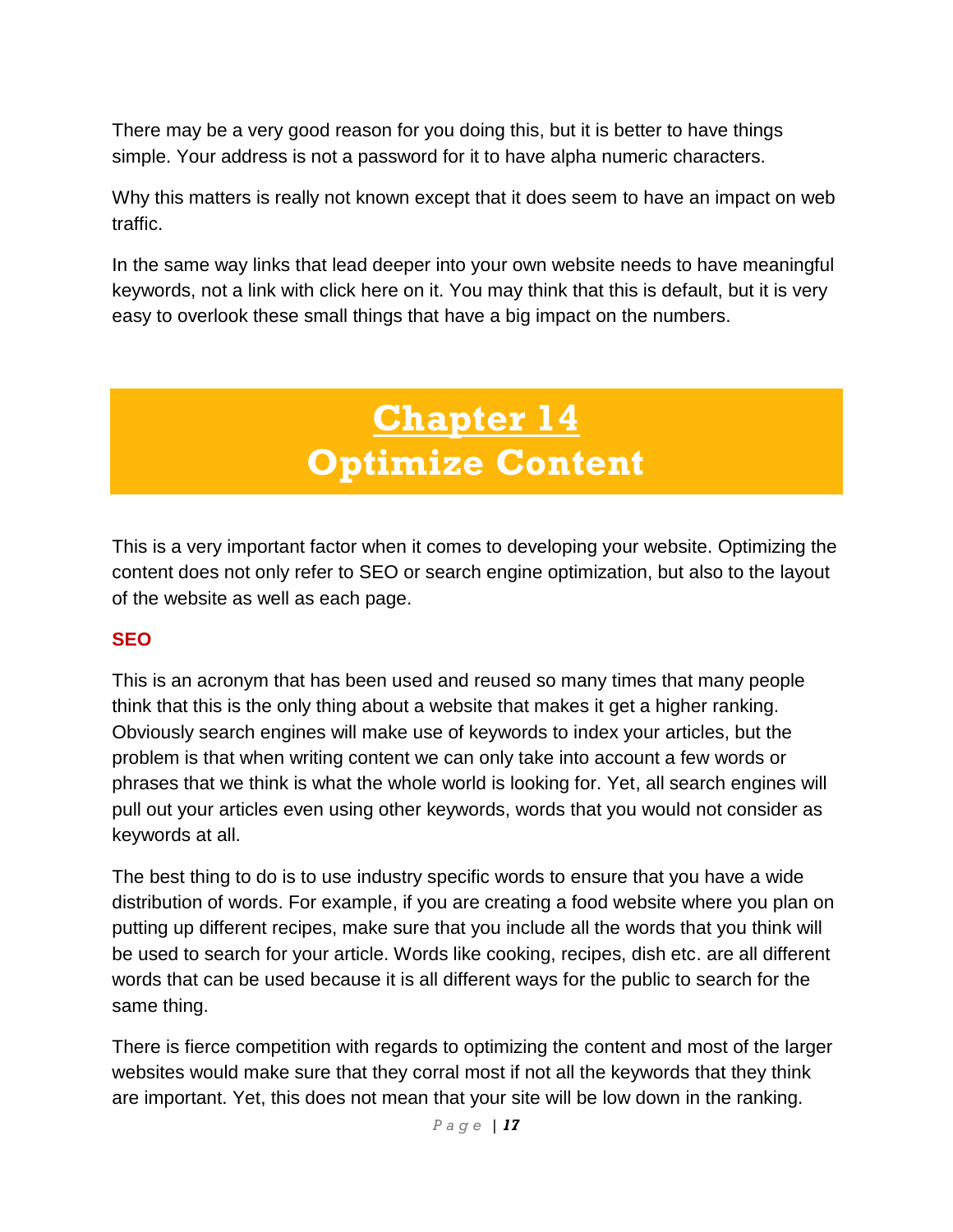Ranking of a site by a search engine is based on a combination of factors and SEO is only one of them.

#### **Layout optimization**

Most search engines use programs called spiders or crawlers to index your site. These spiders or crawlers are nothing but programs that mimic human behavior but with the added capacity to tag and index everything that they visit. Generally speaking these crawlers go top to down and left to right. This means that the top left hand corner of your site is the most valuable piece of real estate while the bottom right hand corner is the least.

Knowing this will help you to optimize your layout better. For example if you are designing your home page, it would be a better idea to put in the links to other informational content on top and less important information like the about us link at the bottom.

#### **Always tag pictures**

Another thing that you should remember is that crawlers cannot read through graphics or scripts. This means that even if you subscribe to the belief that a picture is worth a thousand words, it is still a good idea for you to write a dozen words under the picture defining what it is. Only this text will be used by the search engine for its indexing purposes, which is why if you look up any result in Google images you will sometimes find that the images do not have anything to do with your search string, but the keywords would be present in its description.

Some people use this defect to leverage their site by adding in keywords that are not entirely suitable, and you are the only judge as to whether this is a risk worth taking. Search engines are always evolving, and if at some point in the future they redefine their algorithm so that they can identify such keyword stuffing, you will find that your website has all of a sudden lost its ranking. Google is definitely not going to notify the world that it is going to do this giving you time to change your site. When you find out it is already too late.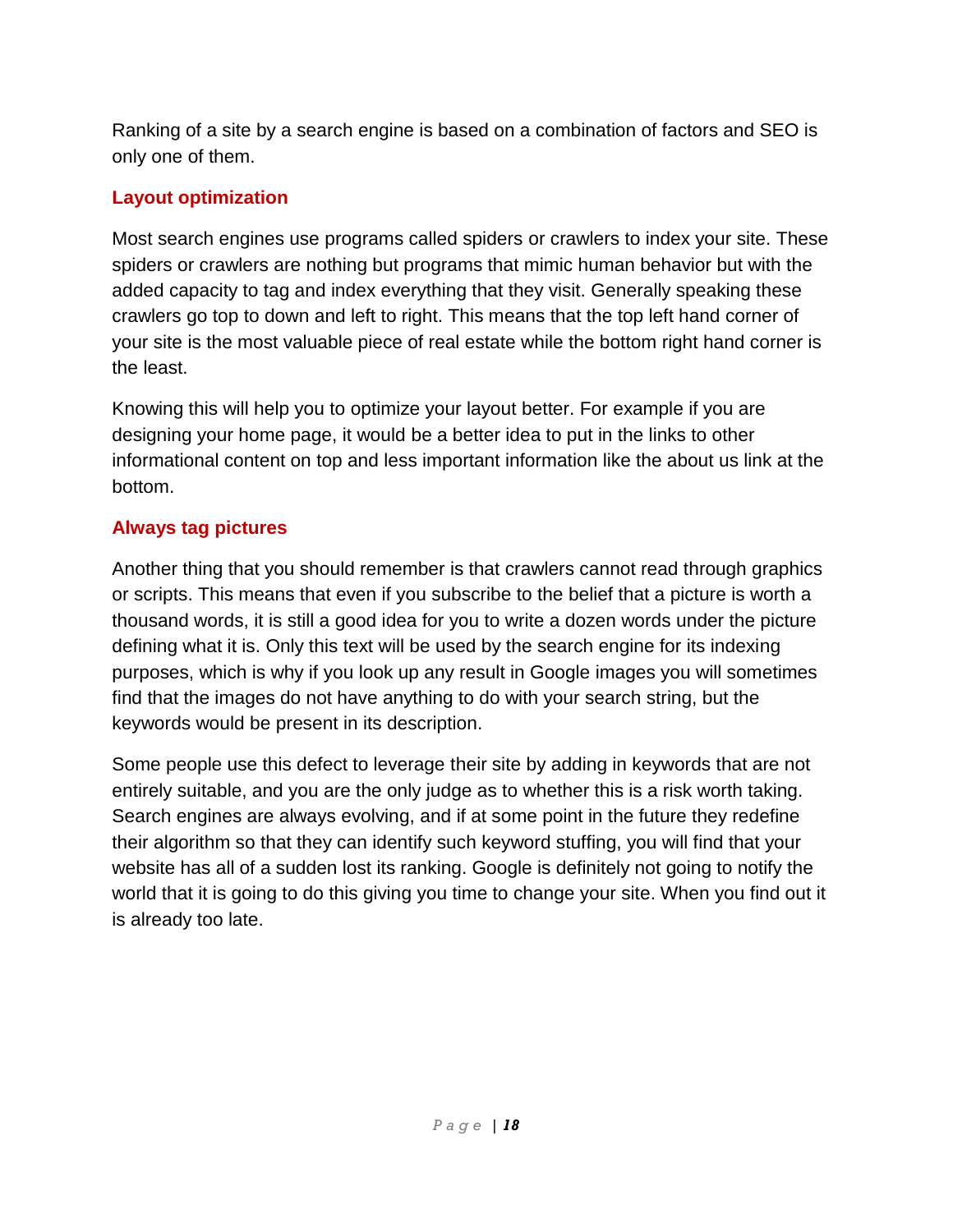## **Chapter 15 Meta-tags**

<span id="page-19-1"></span><span id="page-19-0"></span>If you had done a little bit of looking around before you started working on developing your website, you would have come across the term Meta tags. Many websites recommend that you use them when you develop your website. These Meta tags are nothing but HTML tags that are not visible on the page itself and are usually included inside the <HEAD> tag of the page.

Most of the advice will be towards you stuffing all your keywords within these tags. You can even put in keywords that do not occur within the body of the article itself. For example, if you are setting up a cooking website and plan on introducing various recipes and if one of the recipes have to do with making chicken dumplings, you can add this plus combinations of the same keyword like for example, good chicken dumplings, or best chicken dumplings or any other search string that you feel you want to add, but which may not necessarily sit well within the body of the article.

#### **They don't work for keyword stuffing**

Unfortunately most search engines just ignore this tag and anything within. They started doing this nearly a decade back and nowadays even the use of this tag is highly debated in certain circles. The reason for this is because many web-masters started stuffing in keywords that did not have anything to do with their sites at all just to start directing more traffic there.

Anyway the bottom line is that if you use this tag to stuff in keywords you may even be doing yourself harm because some search engines actually penalize sites that do this.

#### **Where do I use Meta Tags?**

This does not mean that Meta tags are totally useless. Some search engines use what is inside the Meta tags coupled with what is within the articles to get a better idea of what the site contains. This is why the initial advice was to only include keywords that are related to what you are writing about.

Another thing that you can do is to put in a short description of what the site is about within this tag. If we take the same cooking website as an example, you could write a short one-liner like this "A simple recipe to make chicken dumplings within 30 minutes".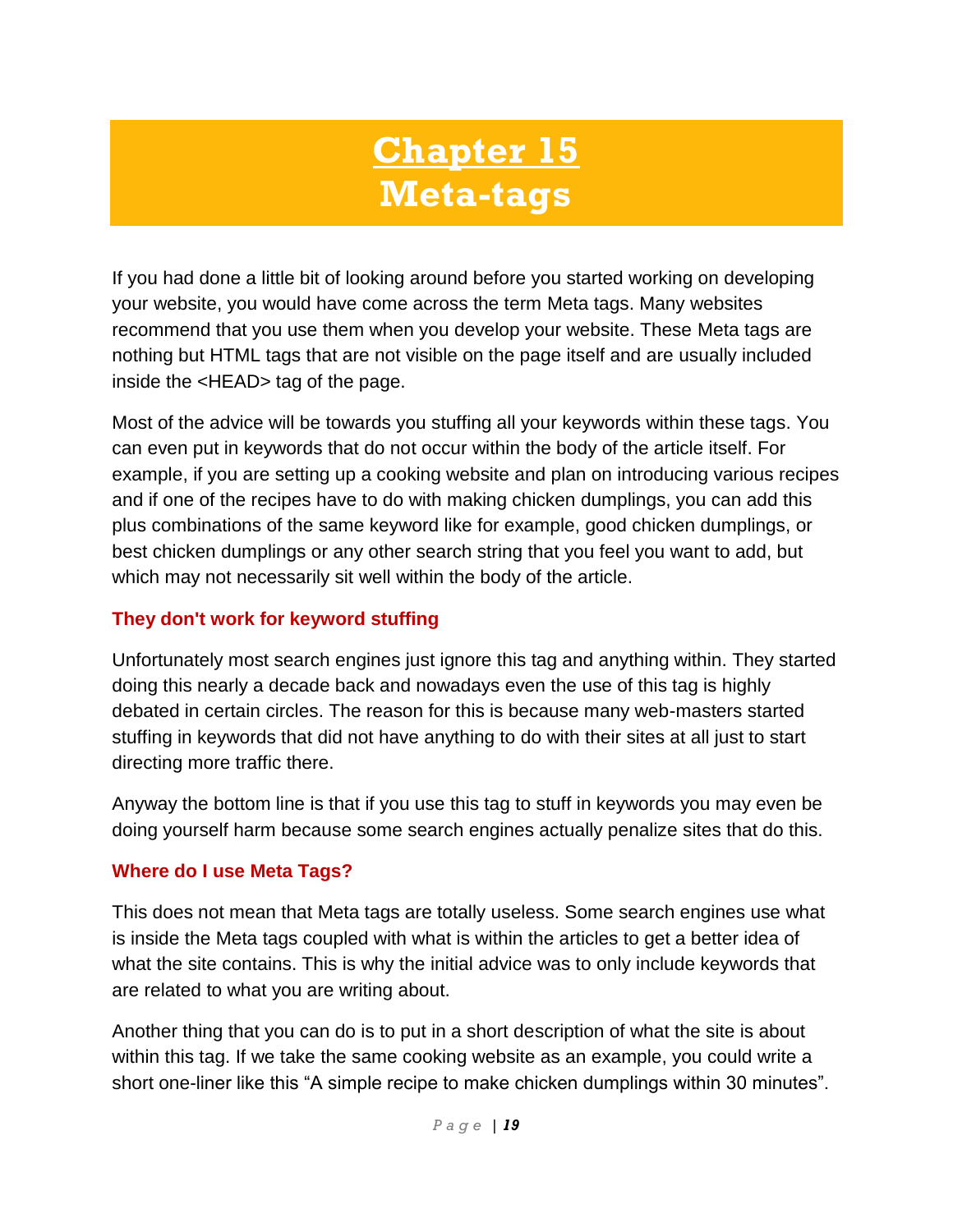Usually this line would be incorporated to some extent in the summary that is given below your website in the search results page. This does not mean that all search engines will start to display what is within these tags but you at least have some amount of control over what is said about your site. Even Google that has come out a few years back and said that they ignore Meta tags, nowadays incorporate at least some amount of what is available in the Meta tags in their summary.

#### **Other uses**

There are also other uses for Meta tags like if you do not want to index certain pages in your site, or if you do not want the search engines crawlers not to follow certain links in your site. Using Meta tags with the noindex or nofollow options will give you this. You may wonder why anyone would even want to not index their site, but there are cases when it is helpful. For example, if you have written an article on a certain subject, but over a few years you find that things have progressed and that this article may not be relevant any more, you have the option of removing that page, or archiving it. Unless you specify that you do not want this page indexed it will continue to show up on searches, and because it has been around far longer than the updated page will be higher in the rankings.

You can also use the tags to specify the content type, like if it is text or graphics, and the language used. Although this does not make that big a difference, it is really helpful, especially for those sites that offer a number of language options. The search engines will be better able to index each page separately, instead of taking everything to be duplicate content.

### *Chapter 16 Blog*

<span id="page-20-1"></span><span id="page-20-0"></span>Blogging is something that most web surfers do. They either have their own blogs or they comment on others'. Having a blog page where you can post your thoughts and have others respond is therefore a good idea. A blog is not a comments page for your article. A blog is where people can share their thoughts and that's it.

You can therefore have a website where you give reviews and sell software, and have a blog where you can discuss everything from how a certain IT company is following trade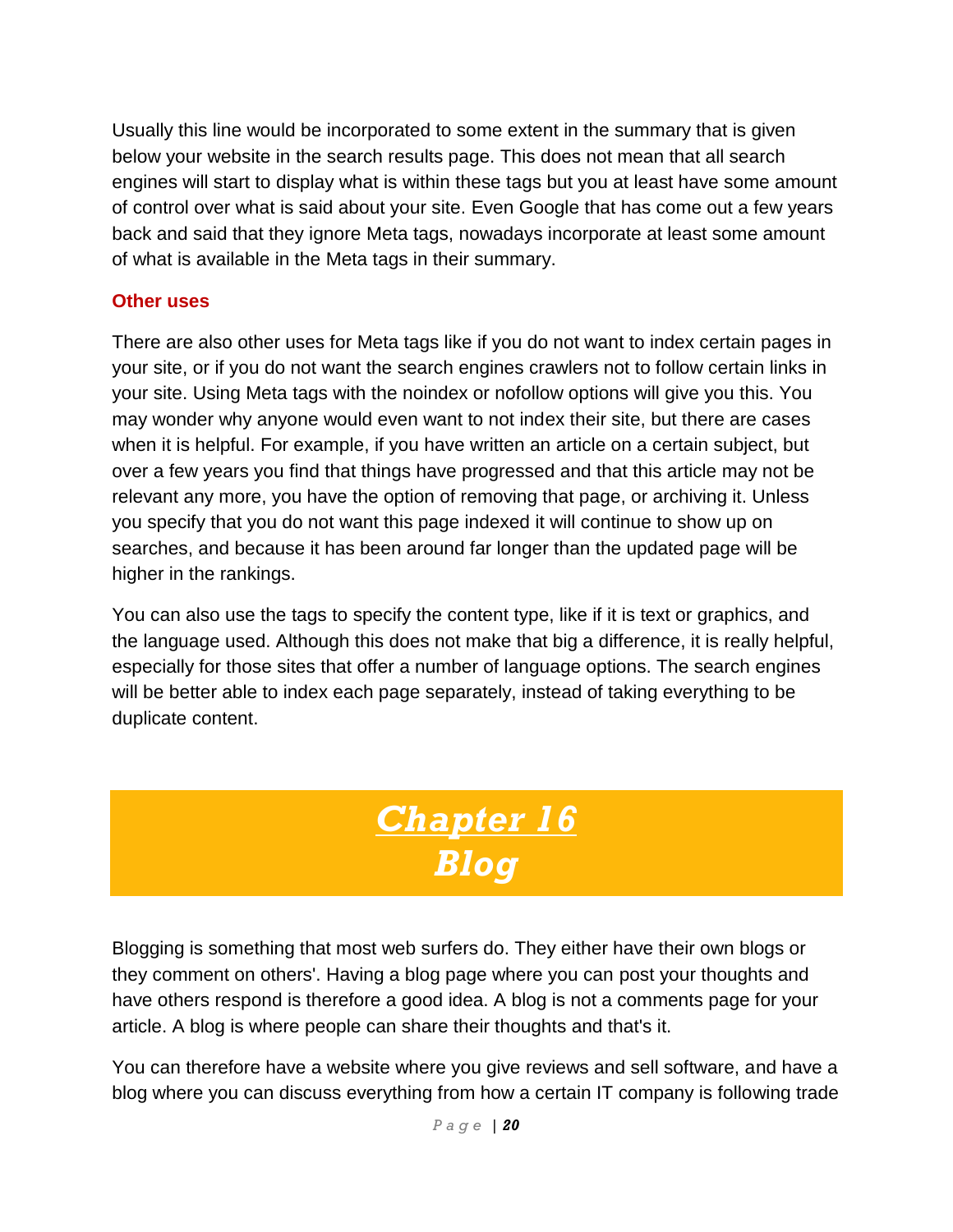practices to the state of the economy. These comments may not find suitable space anywhere other than your blog and having a separate page for it is a good idea.

#### **Have your blog in your website**

This is something that a number of people fail to do. They will have a website and have a blog, but they will both be in different domains. Some people actually go to the time and the effort of creating their own website but host their blogs using free software like **WordPress** 

Leaving aside the impracticality of this, you will also be losing out on driving traffic to your site from your blog. Web traffic is not all generated through just one source and it is only by combining a number of sources that you get where you want to be. Blogs are one of these options. If you have started blogging about an interesting topic there is every reason for people to follow through to your website if it were in the same domain. By splitting them up in different locations you are losing on a certain amount of the traffic.

The best way is to host your blog as a sub-domain of your primary domain which is your website, and the worst is to use other hosting sites like BlogSpot or WordPress. Of course, if you have your blog in your site you will have to purchase more server space, but then the charges are quite low.

### **Chapter 17 Hold-off on Comments**

<span id="page-21-1"></span><span id="page-21-0"></span>Most people who create their websites make sure that they incorporate a comments section. This is done so that people who visit can start to leave comments. This is very useful because many times people who comment on your section will also link back to their articles on similar topics. Of course, people do this to increase their own ranking, but it is also helpful to you if you have more unique people linking to your site. It improves your standing with the search engines tremendously.

There is one problem with this though and that this section is like a two edged sword. If you are a regular web surfer you would have come across umpteen sites where there is not one single comment written. Of course you can employ others to write in a few, but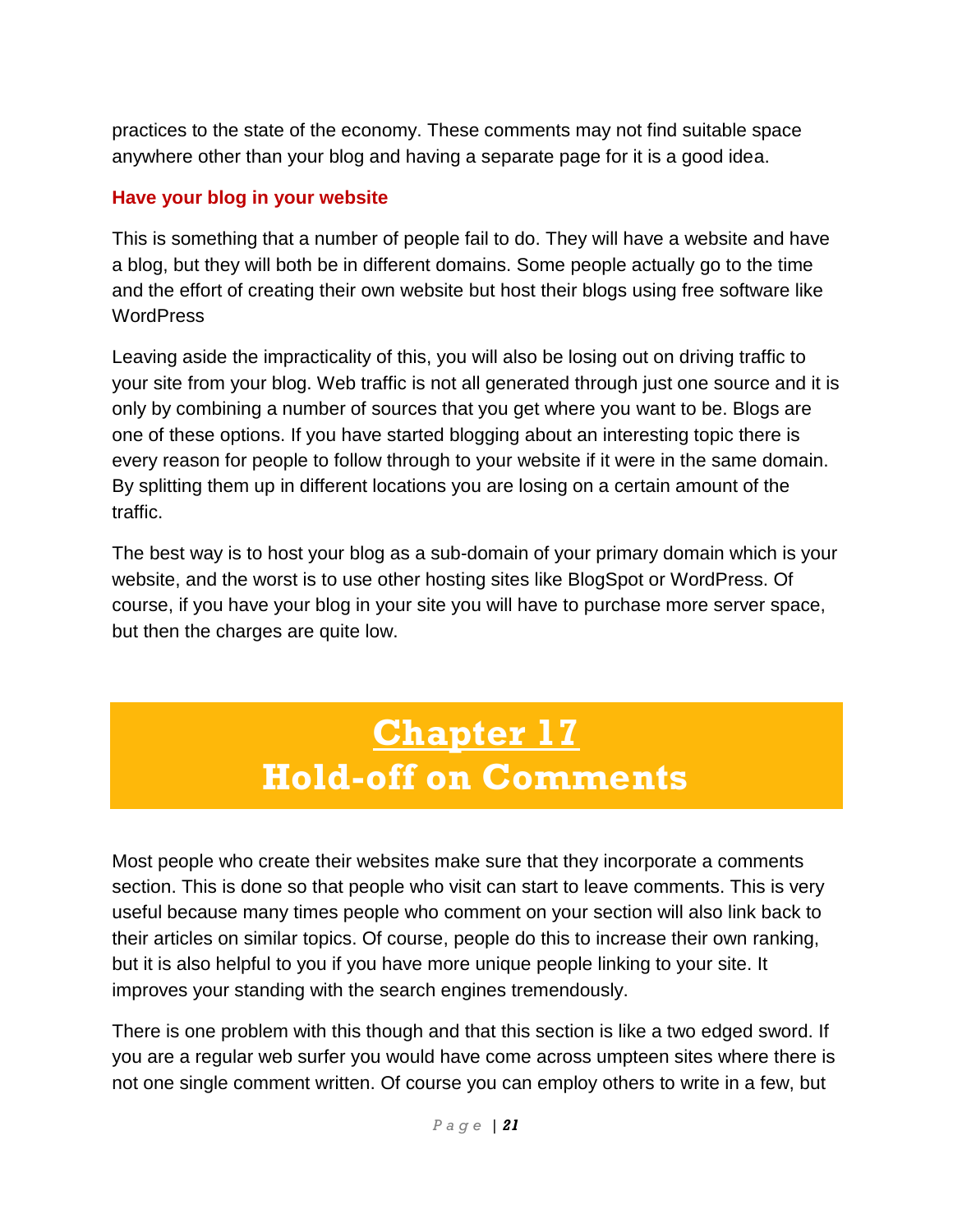it is very easy to make out the real ones from the fake. Rather than do this it is better to leave the comments section blank.

Yet, leaving it blank seems to imply that your site really does not have many followers. It can give an empty feeling to the site and even if the content is quite good, just because there is not a single comment in it many people will not return to your site.

#### **When do I start it?**

The best way to tackle this is to start up this section after some time. During this time you will be trying various different methods to improve the rankings and improve traffic to your site. Once you find that you are getting around 500 to 700 hits who stay for some time every day would be the right time for you to start this section. If you are offering an RSS feed you can start as soon as you hit the one hundred subscribers mark.

What you are ensuring by doing this is that your site has a minimum quorum that will at least follow up on comments once someone starts off. Plus, you are also improving your chances of having at least one in this group who will in the least leave a "Good job" in the comments section. Of course, you may lose out on comments on previous articles, but it is a risk that you will have to take.

There is no rule governing how long it will take for this to happen. For all you know you may start seeing a lot of activity in your blog once you post your first article itself and if you find that there are a number of people leaving comments about what you have written, you can open the section on the second day itself. All we advise you to do is to open the comments section only when you feel that you will have a good number of followers who will use the section instead of leaving it empty.

### **Chapter 18 Have a Sitemap**

<span id="page-22-1"></span><span id="page-22-0"></span>A sitemap is just one page where you have the whole layout of your website. Smaller simpler websites may not necessarily want one, but sites that have a number of pages definitely have to have one. This page is very important for two reasons.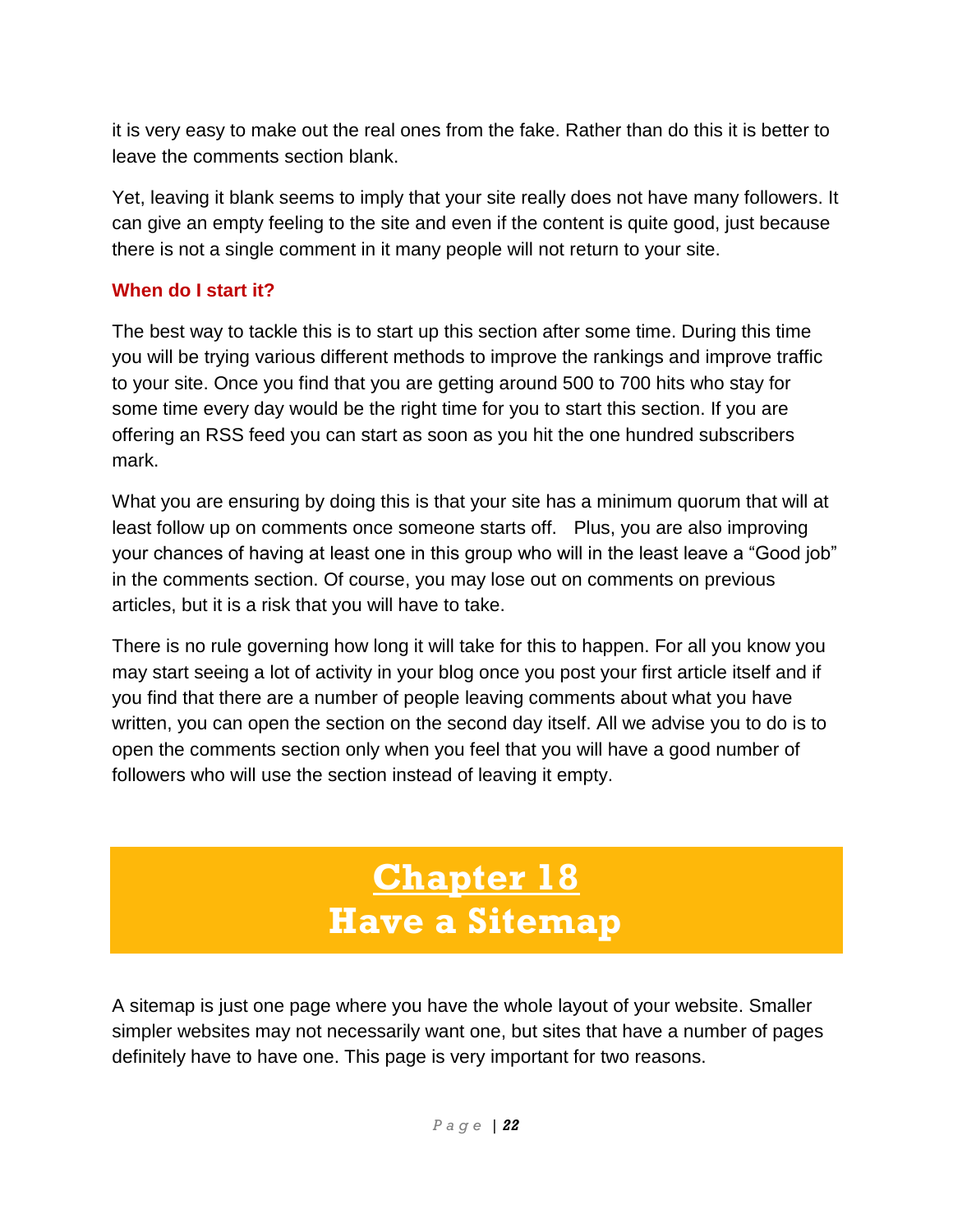First, if you have or are planning to have a large number of pages to your website, it is better to have one page from where people can navigate to different places on your site. It makes the whole browsing experience simpler making sure that you do not lose any visitors because they feel that navigating your site is too complicated.

Second, this page is important because you can submit this page to search engines to index. This has the double advantage of forcing the search engine crawlers to follow all the links in the page thus indexing all pages and also ensures that your site gets indexed quicker. Sometimes, especially if your site has a large number of pages crawlers do not probe more than two links into the site meaning that pages that lead deeper into your site are left un-indexed.

Many people who have such sitemaps find that this page gets ranked much higher in most search engines for most keywords than the actual page dealing with the keyword giving you the double benefit of a higher ranking as well as making sure that people visit other pages in your site.

### **How do you organize the sitemap?**

This is basically up to you. Some people just have one page where they have links to all the pages in their website. This page will not be visible to the browsing public, but will be useful for the search engines to index all the pages in your website. This is the simplest form of having a sitemap

Others use JavaScript drop down menus to help navigate their sites, but then the crawlers do not read this. This means that you will have to have a text version of the sitemap done just so that it gets indexed. You can always keep this portion invisible while keeping the scripted portion visible.

The formatting of the page is up to you. Depending on the number of main pages you can follow the traditional top across, or left vertical method. If you are good at designing you can even follow a completely new method. It is however safer to stick with the traditional if only because it gives some familiarity to your website from the point of view of first time visitors.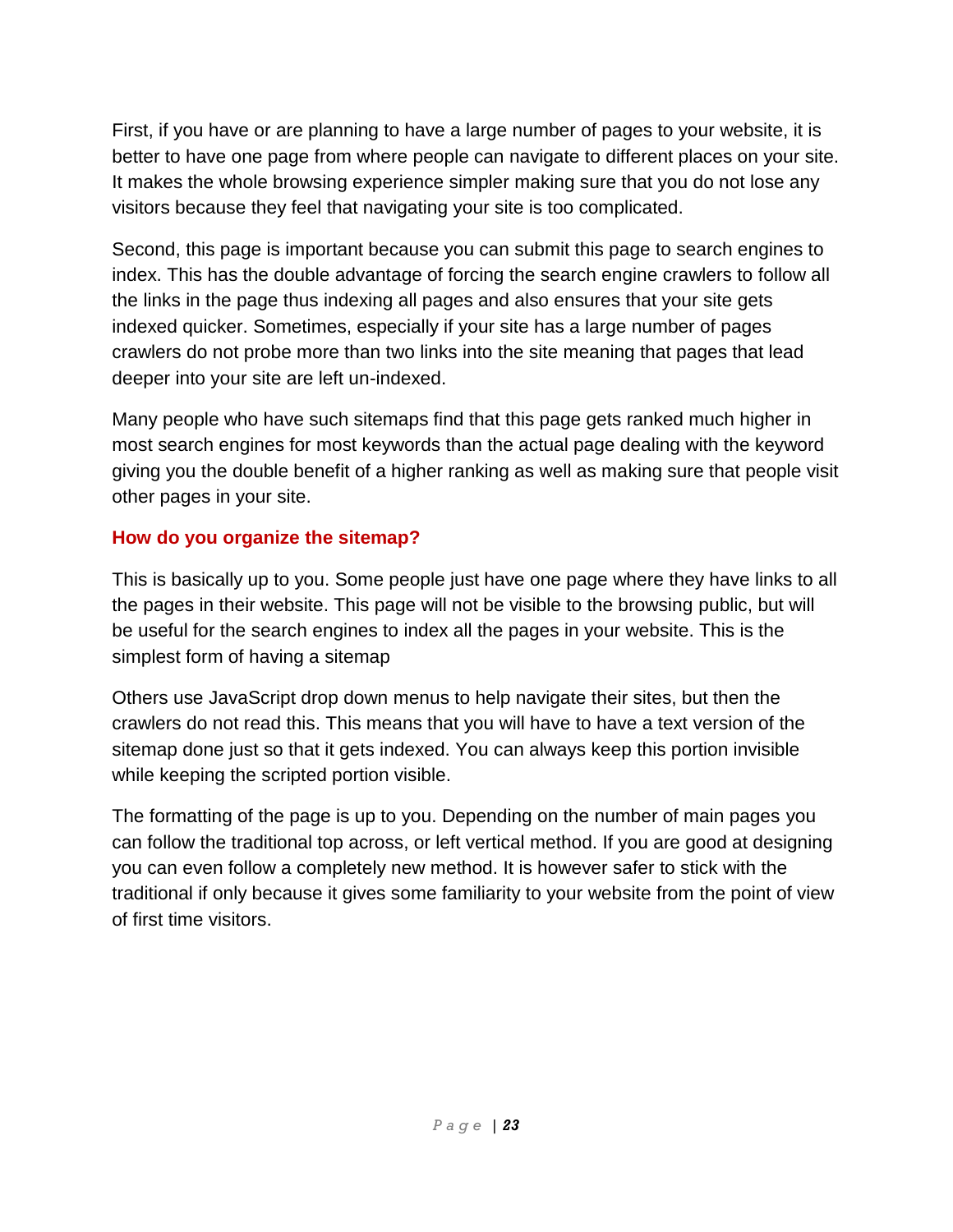## **Chapter 19 High Traffic Days!**

<span id="page-24-1"></span><span id="page-24-0"></span>Traffic to websites is a very fickle thing. There may be days when there is almost no activity, and there may be days when the amount of activity can almost bring your site down. Only with experience can you gauge if there is any pattern to this or not. Different sites dealing with different subjects have different patterns and there is no way to gauge what sort of traffic pattern you will have until you start yours and keep it running for some time.

It is however a given that there will be days when you see a bump up in traffic. There may be a very sound reason for this, for example, if you are releasing new software on your site. Other times, your site may be pulled out of near obscurity simply because some factor outside your influence has turned the public eye your way.

For example, if you have a site that deals with global warming, you will see a certain amount of activity on a daily basis, and then one fine day there may be a storm somewhere that put a whole township under water, or a huge chunk of an iceberg may break off the Antarctic. The next day you may see a tremendous jump up in traffic.

As soon as you see that there is a jump in the traffic, even if only slight, make sure that you take advantage of it. Start increasing the number of posts, and make sure that there is some activity in your site within the next 24 hrs. Some web surfers are not known the most loyal and will immediately forget about your site if there is nothing happening for more than a day.

In this day and age where things happen really fast, it is the people who keep track and take advantage of small shifts in traffic patterns who do well. The web is a media outlet much like your television, and if there is something happening and a particular channel is not covering it, how long would you stay with that channel. Exactly how long others will stay with you if you do not take advantage of something happening in your field.

You may only have a site that has software for sale, but if Apple is releasing a new version of their iPod it is best to take it up. If you feel that the topic is outside the scope of your site, start a topic on your blog, that's what blogs are for. This is also a good way of driving traffic to your site, especially if you have your blog as a sub-domain.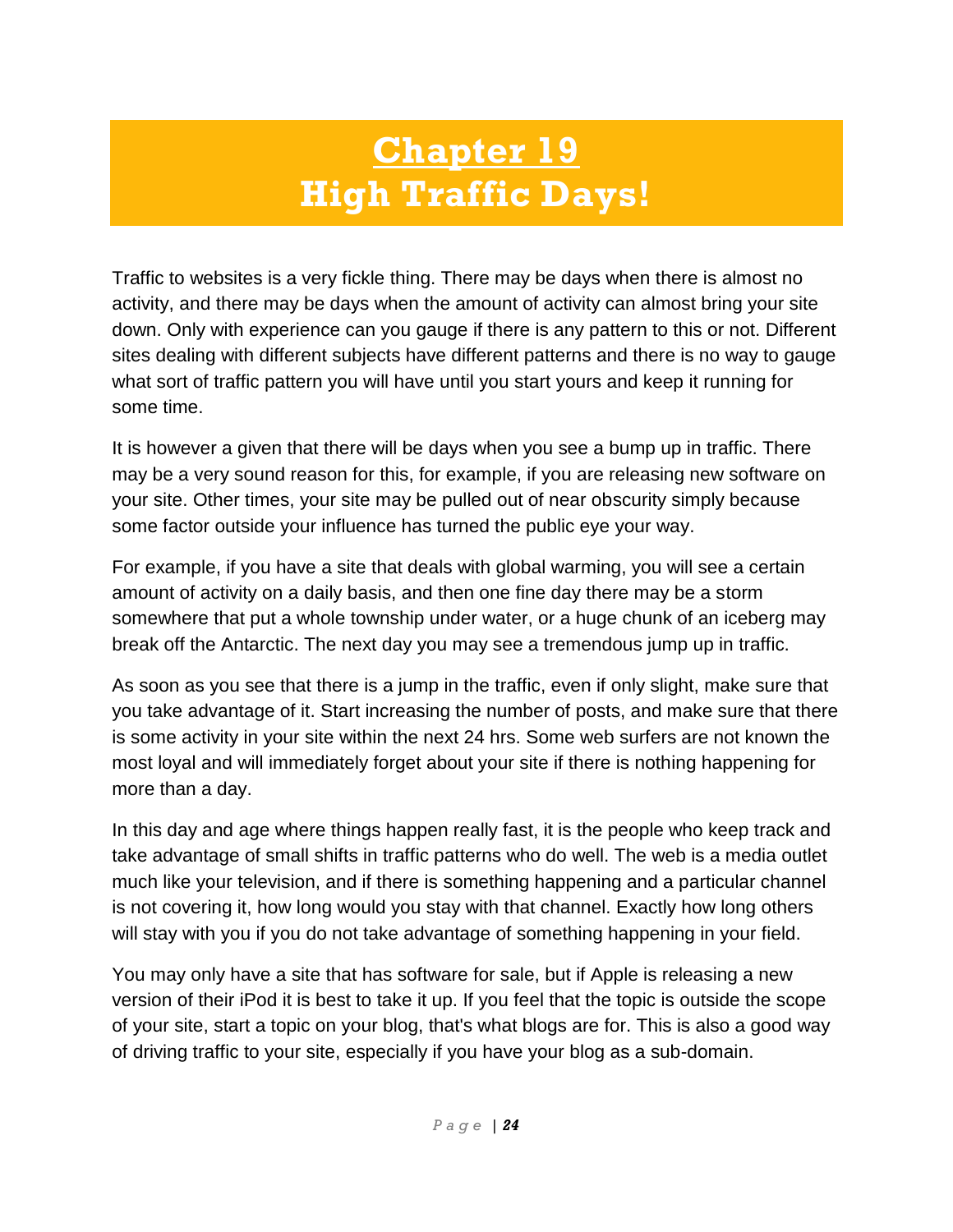### <span id="page-25-0"></span>**Chapter 20 Use Online Communities**

<span id="page-25-1"></span>This is something that most people who have websites will have to do as a default. These online communities are where people meet and share information or just chat, all without moving from their chair. Whether you know it or not, just creating an ID in a community like Facebook or Twitter will ensure that you get some activity to your page. Even if there is nothing there to attract people, there may be people who just find your name appealing and visit your page.

Making sure that you devote time to having a good profile in these communities, and update them as to what is new is a good way of telling people about what you are doing. If you are in real earnest, you can be connected to hundreds, or thousands of people whom you hardly know, and if you can coax a portion of them to visit your site, you are once again driving that little more traffic your way.

#### **Get to know the community**

Before you start planning on using any community as a marketing tool, first know what they are. These places are just a virtual place where you can network with your friends, but the social etiquette remains. This means that just as you cannot go to your club and then start selling stuff there to your fellow club members; you cannot do that online either. Many people would be shocked to even consider doing something like this at their club, but will not think twice about approaching their network online.

Yet, unlike a club a networking site online gives you a number of facilities, the least of which is that you can inform your network about anything new in your life. Just as people would not take it badly if you sent out bulk messages that you have gotten married or have a child, you can inform people that you are starting a new venture. If worded properly you will receive replies wishing you the best in your new venture.

#### **Don't market**

This is the last thing that you must do. Many people make this mistake and pay for it by not only not getting any increase in traffic, but by making sure that they have effectively alienated their network because they have just showed themselves to be someone who uses their personal network for business. Your Facebook or Twitter ID is where you post what is happening with you, not a place where you sell products or services; you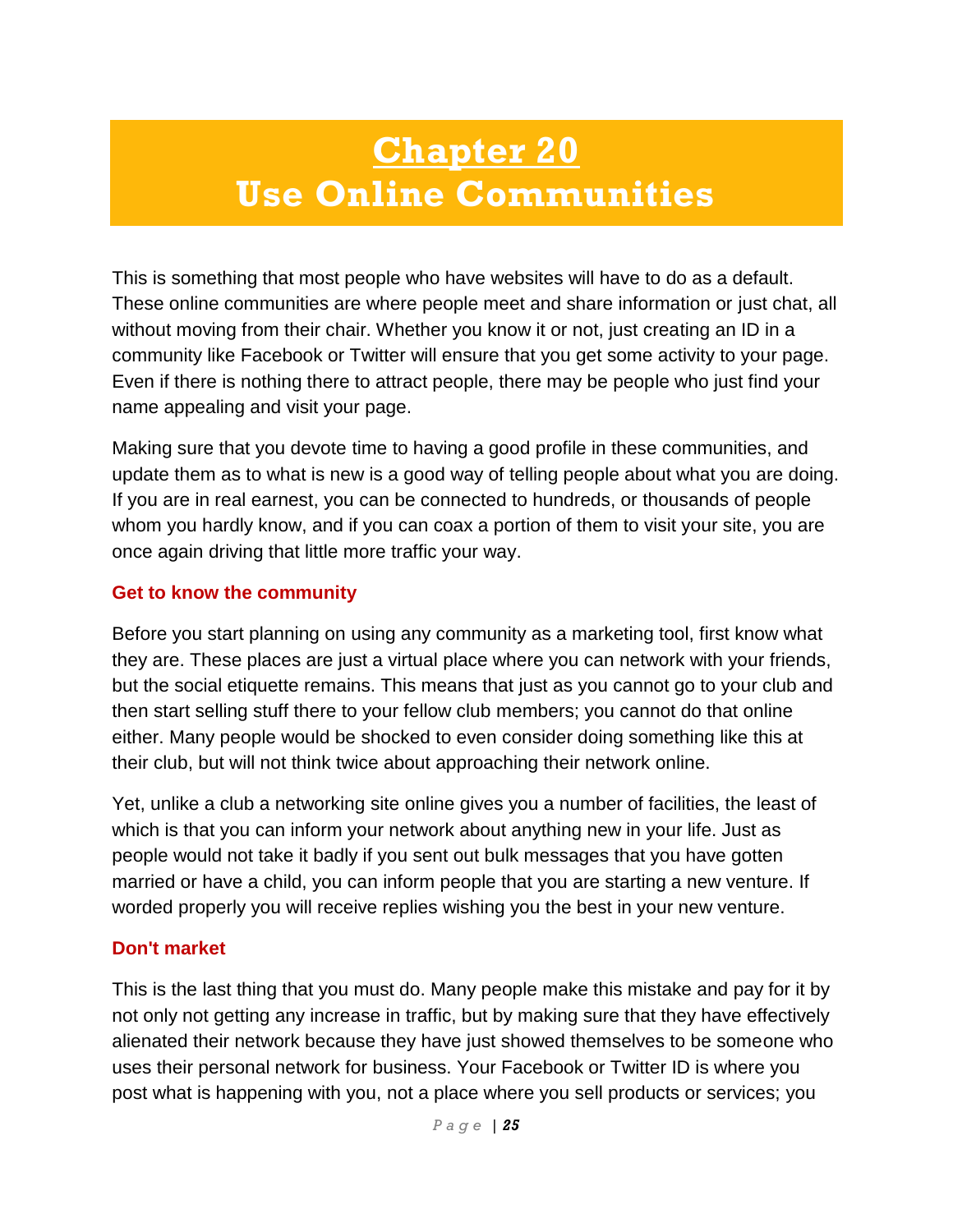do that in your website. For example, if you have a website that deals with cooking, and offer recipes, make sure that this is part of your ID. At a later date if you want to bring out a short book of recipes for a price that you hope to sell online as an eBook, just telling your network about it will give you a lot of dividends. Don't approach them telling them that you hope that they will support your new venture by buying what you are selling, that is the worst thing that you can do.

Instead treat them as you would your friends. Just keep them informed about what's happening with your life, and that this is a big thing with you. If you don't push your product, you will be prompting people to at least visit your site to take a look at what you have to offer. As to whether they buy your book or not depends a lot on other factors the least of them being that the book should have some real stuff that they cannot find for free elsewhere.

But even if your book does not sell, you have done something else, and that is to drive traffic to your site and the bottom line is that even if one income stream, you hoping to make money out of the book, does not click, you will probably make some out of your advertisers because of the increased traffic.

### **Chapter 21 Be Patient**

<span id="page-26-1"></span><span id="page-26-0"></span>There is probably no other piece of advice that is as important as this. It takes time to do anything and there is no way that you are going to become an instant success. If you take the success stories of any person, you will find that there are two things in common, hard work and time.

Do not start a website unless you feel passionately that it will work. If you do believe that it will work you should be willing to sacrifice a lot of time and effort to make it work. Even if you have the best content and do everything else that is supposed to guarantee that your site will become a hit, you still need to give sufficient time for it to work.

#### **Google sandbox**

Another reason for being patient is because of something that is commonly referred to as the Google sandbox. This sandbox is just a theory that a number of web masters feel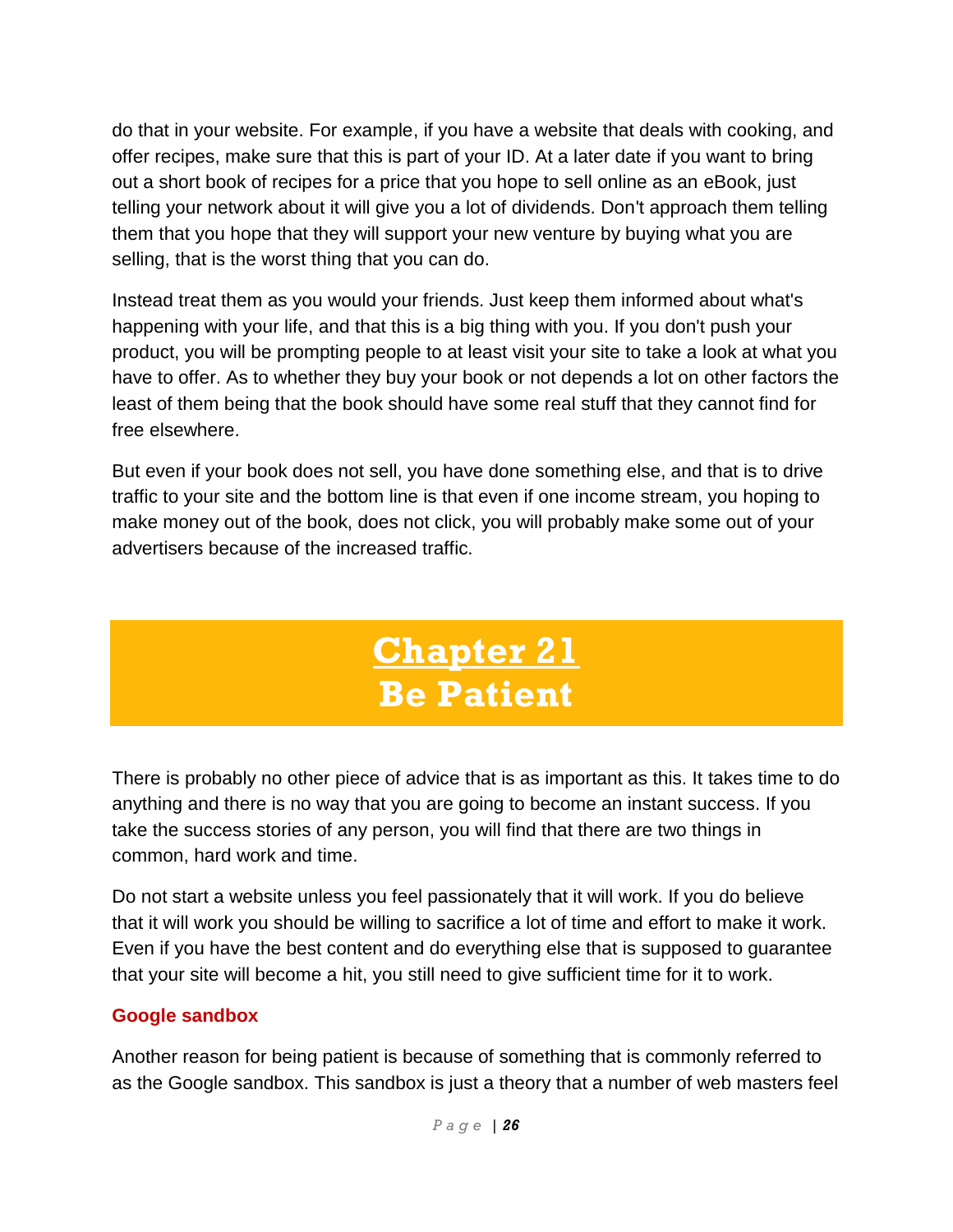is true although Google has not come right out and admitted it. A few things that they have mentioned however seem to indicate that there is a sandbox that Google uses.

This sandbox is just a virtual box where Google dumps new websites or sites that Google believes are setting out deliberately to cheat their search engine, or even sites that have been taken over by spammers. Since there is no direct conformation from Google that there is really a sandbox finding out if your website is there is a little difficult.

There are a few pointers though. First, if you have just launched your website, it is almost guaranteed that your site is there. It is possible that your site can have a page rank, and it may even pop up on subsidiary searches, but any direct search will not show your site on the results page.

This sandboxing is different from Google penalizing you. If you are in penalty then you will lose your page rank and sometimes the Google search area may even be grayed out. In the sandbox the website just sits around until Google deems it to be a worthy website to start to display on its results page.

#### **Why this sandbox**

Since designing web pages is actually not as expensive as other forms of marketing, many organizations started to create websites just for promotional purposes and then shut it down. This meant that there were a number of results with broken links in Google, not a good thing for any search engine.

Spammers are another reason for this. Until this sandboxing by Google started, spammers used to start a site just to send out spam, but these sites tended to get very high ranking in a short time, once again something that search engines do not want in their results.

There are a number of other reasons for Google adopting this policy, but suffice it to say that it is there for a purpose, to weed out the real from the fake. The duration that websites stay in this sandbox can last anywhere between a couple of months to a year. Nobody has too much information about this, and your guess is probably as good as any other person's out there. The only thing that you can do here is to be patient. Continue with adding in more content and link back, in short continue to operate as if your website were not in limbo. There are two reasons for this. One is the very simple reason that Google is not going to notify you before it removes your site from its sandbox and unless you are prepared you will be caught napping.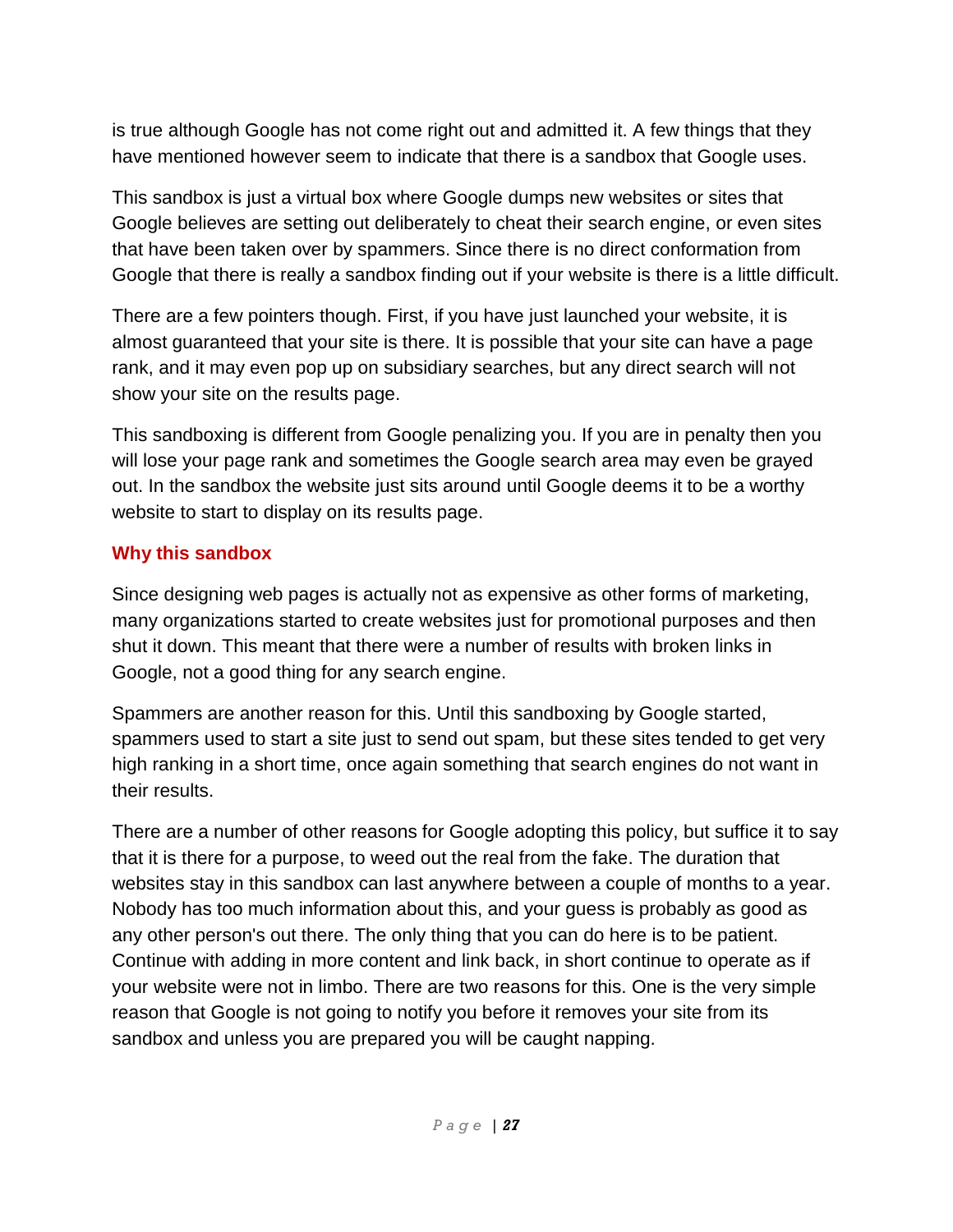The other reason is that you can take this time to refine your website so that once it comes out of the sandbox you will be ready to take advantage of an exponential increase in your ranking.

#### **You can't beat it**

There are a number of websites that offer supposedly guaranteed ways to remove your site from the sandbox, but it is good to take all this advice with a pinch of salt. Google has done this with a purpose and unless you can show specific cause, there is no reason for them to excuse you. Even if you do everything that you can think of to show Google that you are really a genuine site, there is no guarantee that it will work.

It is much better to include this time into your ramping up schedule but have a strategy in place to take advantage of the time that your website comes out of the sandbox.

Of course you can purchase an established site instead of creating one of your own, which means that you can hit the ground running, but even here, people have found that sites that frequently change their ownership find themselves put into the sandbox. It is useless to speculate on why this happens. A much better idea is for you to accept it and plan accordingly.

### **Chapter 22 Be Nice**

<span id="page-28-1"></span><span id="page-28-0"></span>This is the final piece of the jigsaw and is both the first as well as the last thing that you have to remember. People sometimes tend to confuse being professional with not being nice without realizing that you can be professional and at the same time be nice.

Being nice is not something that you should have to work at. It is supposed to come naturally, as naturally as wishing your neighbors "Good morning". Yet it is still something that you should always keep in mind because with success comes an inflated sense of your own importance, and then you will not be nice any longer.

Why this being nice is important is because if you leave aside the purely moralistic aspect of this, it will tend to net you more money than if you are not. Just think of yourself going out to buy something, would you rather go to a person who is nice to you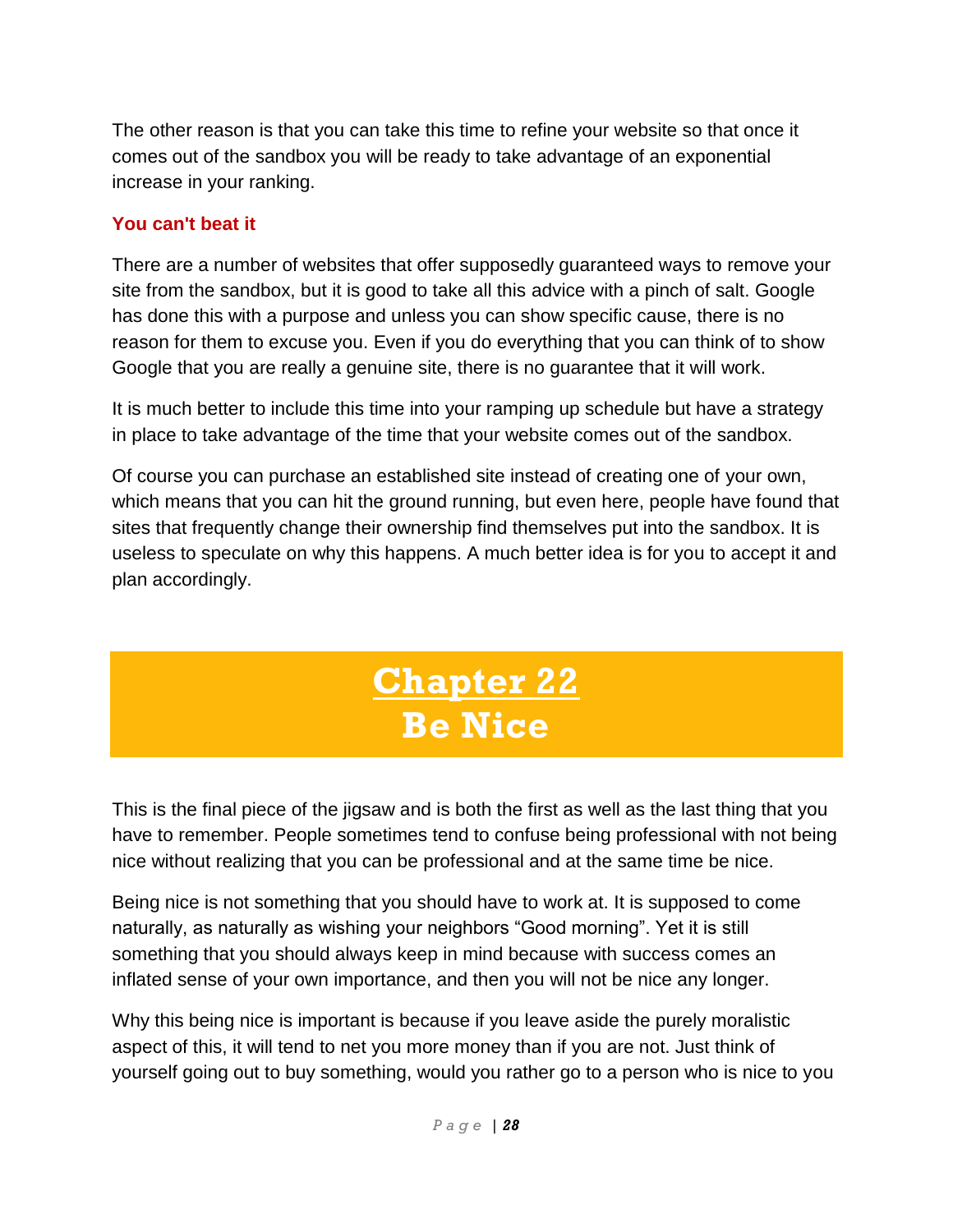and makes you feel comfortable, or go to a place that does not. Most times even if going to the store where you like to go takes you longer you will still want to go there.

People online are the same; they will tend to overlook some faults on your side just because you are nice. Over time you can build such a strong brand image that it will become the hallmark of your website and yours can actually be a case in point of how even a very ordinary looking website has still managed to get such a high ranking on Google and manages to consistently hit numbers in the millions every week.

People do not visit a site anymore because it looks nice or because the graphics are amazing. This has become so common that there is nothing new in it. If you do go this way you will have to introduce some change every other week and not only is this exhausting, you will be incurring tremendous costs too.

People come to you because their browsing experience is good, and one of the best ways of doing this is being nice. Respond to every comment that people leave. Thank someone who wishes you well and help out someone who is asking you for it, however inane the question is. There are many ways in which you can be nice that it is practically impossible to tell a person how. It is just in the mindset. Many people who are nice enough in the beginning tend to get a little abrasive once they see a bit of success without even realizing that they have become so and it is best if you bear this in mind.

### **Chapter 23 Conclusion**

<span id="page-29-1"></span><span id="page-29-0"></span>Increasing traffic to your website is not an easy thing because there is no one thing that accounts for most of the traffic. If there were two factors that accounted for 50% of your traffic it is very easy to keep a track of it and ensure that there are no mistakes. Unfortunately traffic depends on a lot of small things that together give you the numbers.

If you think SEO optimization is what you need to be doing to get higher numbers, you will be surprised to find that it is actually backfiring if you leave out on quality of the content. If you concentrate a lot on the layout and do not spend much time thinking about the browsing experience, you are once again not doing everything. It is like a